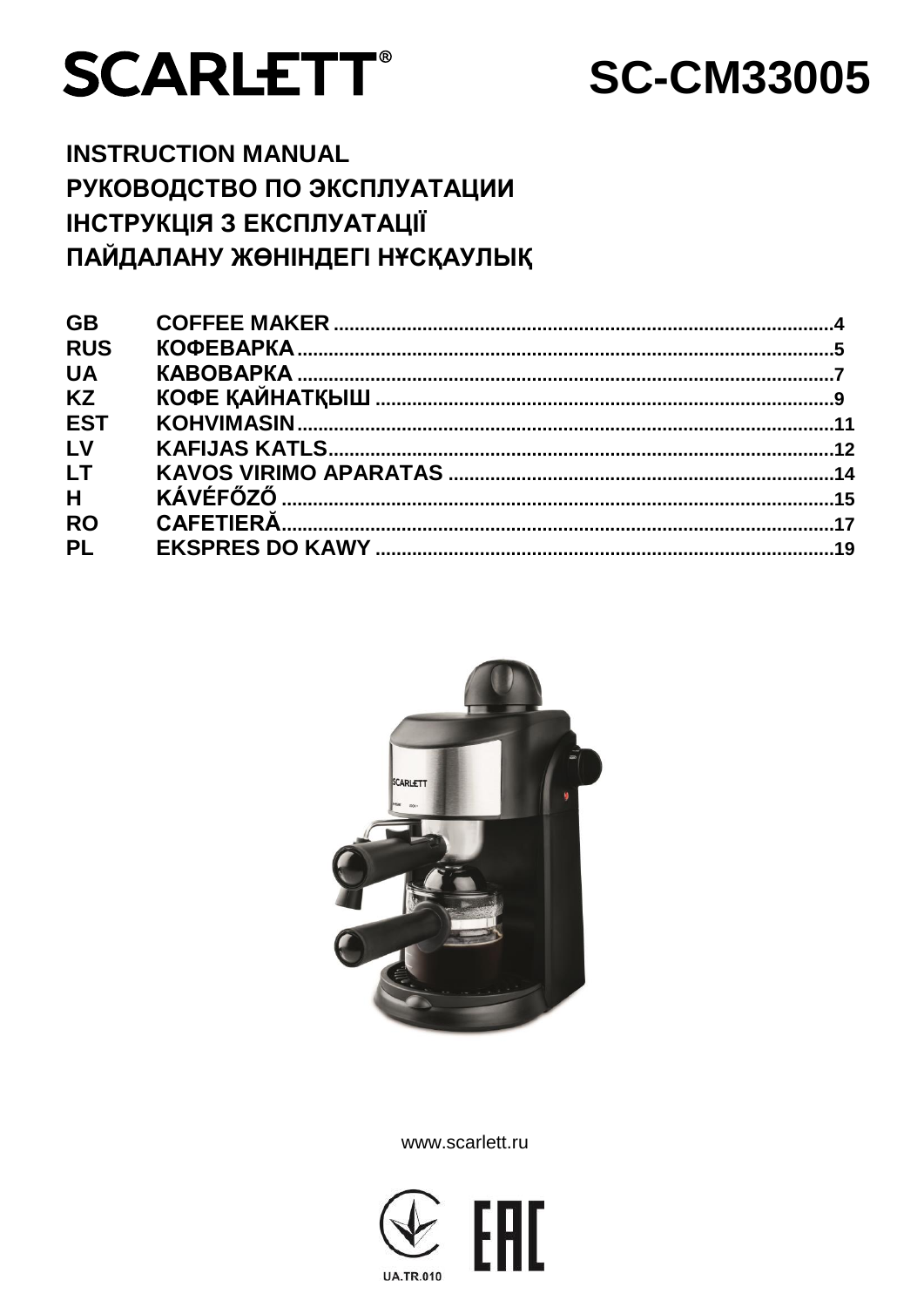- 1. Water tank lid<br>2. Water tank
- Water tank
- 3. Switching knob
- 4. Indicator light<br>5. Pressure stea
- 5. Pressure steam nozzle<br>6. Drip trav
- 6. Drip tray<br>7. Filter
- Filter
- 8. Filter basket<br>9. Filter holder 9. Filter holder
- 10. Filter handle
- 11. Glass carafe (for 2 and 4 cups)
- 12. Carafe lid
- 13. Measuring spoon ( 10 g)
- 14. Basket spout

- 1. Кришка резервуару для води
- 2. Резервуар для води<br>3. Перемикач режимів
- 3. Перемикач режимів роботи<br>4. Світловий індикатор
- 4. Світловий індикатор<br>5. Отвір для подання па
- 5. Отвір для подання пари
- 6. Підставка для збору рідини
- 7. Фільтр
- 8. Воронка
- 9. Фіксатор фільтру
- 10. Ручка воронки
- 11. Мірна колба (на 2 і 4 чашки) 12. Кришка мірної колби
- 
- 13. Ложка ( 10 g)
- 14. Носик воронки

- 1. Veereservuaari kaas
- 2. Veereservuaar<br>3. Töötamise režii
- 3. Töötamise režiimide lüliti<br>4. Märgutuli
- Märgutuli
- 5. Aurudüüs
- 6. Vedeliku kogumise alus<br>7. Filter
- 7. Filter<br>8. Lehte
- 8. Lehter<br>9. Filtri fil
- 9. Filtri fiksaator
- 10. Lehtri käepide
- 11. Mõõtekolb (2 või 4 kruusile)
- 12. Mõõtekolvi kaas
- 13. Lusikas ( 10 g)
- 14. Lehtri otsik

#### **LT APRAŠYMAS H LEÍRÁS**

- 1. Vandens rezervuaro dangtelis
- 2. Vandens rezervuaras
- 3. Veikimo režimų jungiklis
- 4. Šviesos indikatorius<br>5. Garu vamzdelis
- 5. Garų vamzdelis
- 6. Skysčių surinkimo padėklas
- 7. Filtras<br>8. Filtro k
- 8. Filtro krepšelis
- 9. Filtro laikiklis
- 10. Filtro rankenėlė
- 11. Stiklo grafinas (2 ar 4 puodeliams)
- 12. Grafino dangtelis
- 13. Šaukštas ( 10 g)
- 14. Krepšelio vamzdelis

#### **GB DESCRIPTION RUS УСТРОЙСТВО ИЗДЕЛИЯ**

- 1. Крышка резервуара для воды<br>2. Резервуар для воды
- 2. Резервуар для воды
- 3. Переключатель режимов работы
- 4. Световой индикатор работы
- 5. Капучинатор<br>6. Съемный под 6. Съемный поддон для сбора капель

 $IMA01Q$ 

- 7. Фильтр
- 8. Рожок<br>9 Фиксат
- 9. Фиксатор фильтра
- 10. Ручка рожка
- 11. Кофейник ( на 2 и 4 кружки)
- 12. Крышка кофейника
- 13. Мерная ложка ( 10 гр)
- 14. Носик рожка

#### **UA ОПИС KZ СИПАТТАМА**

- 1. Суға арналған резервуардың қақпағы
- 2. Суға арналған резервуар<br>3. Жұмыс тәртіптерінің ауыс
- 3. Жұмыс тәртіптерінің ауыстырып қосқышы
- 4. Жарықты индикатор<br>5. Бу беру тетігі
- 5. Бу беру тетігі<br>6. Сүйыктык жин
- 6. Сұйықтық жинауға арналған сауыт<br>7. Сүзгі
- 7. Сүзгі
- 8. Құйғыш
- 9. Сүзгі ұстатқыш 10. Құйғыштың сабы
- 11. Өлшер құты (2 және 4 шыныаяққа арналған)
- 12. Өлшер құтының қақпағы
- 13. Қасық ( 10 g)
- 14. Құйғыштың шүмегі

#### **EST KIRJELDUS LV APRAKSTS**

- 1. Ūdens rezervuāra vāks
- 2. Ūdens rezervuārs<br>3. Darba režīmu pārs
- 3. Darba režīmu pārslēgs<br>4. Gaismas indikators
- 4. Gaismas indikators
- 5. Sprausla tvaika padevei
- 6. Paliktnis šķidruma savākšanai
- 7. Filtrs<br>8 Piltuv
- 8. Piltuve<br>9. Filtra fi

www.scarlett.ru SC-CM33005

- 9. Filtra fiksators
- 10. Piltuves rokturis
- 11. Mērtrauks (2 un 4 tasītēm)

11. Mérőkanna (2 és 4 csésze részére)

12. Mērtrauka vāks 13. Karote ( 10 g) 14. Piltuves snīpītis

1. Víztartály fedele 2. Átlátszó víztartály 3. Üzemmód kapcsoló 4. Jelzőlámpa<br>5. Gőzfúvóka 5. Gőzfúvóka 6. Folyadékelfogó alátét

12. Mérőkanna fedele 13. Kanál ( 10 g) 14. Tölcsér orra

7. Szűrő **Tölcsér** 9. Szűrőrögzítő 10. Tölcsérfogantyú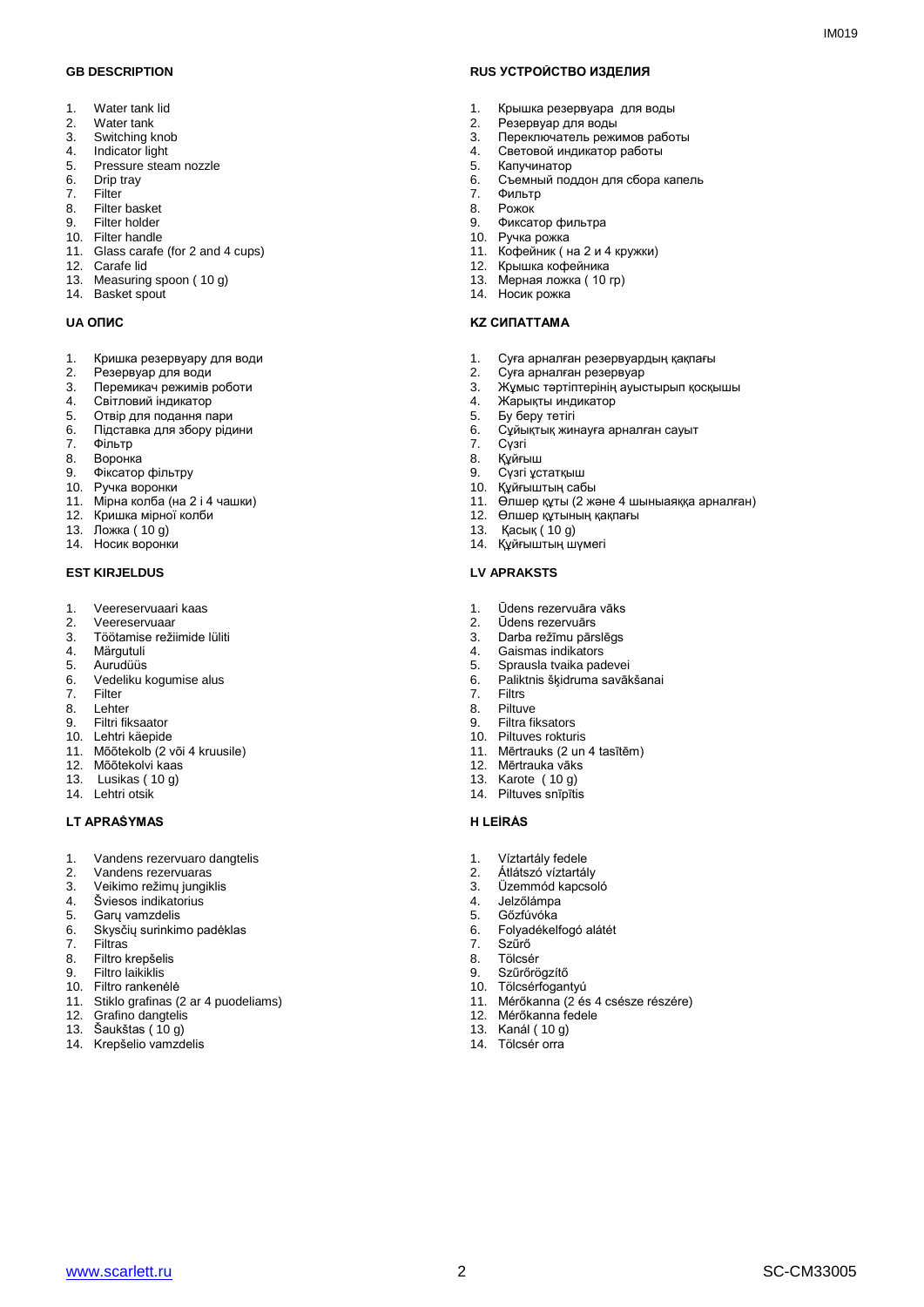# **RO DESCRIEREA APARATULUI PL BUDOWA WYROBU**<br>1. Capacul rezervorului de apă **partide apă de presentatului de apă** de 1. Pokrywa pojemnika r

- 1. Capacul rezervorului de apă<br>2. Rezervor de apă
- 2. Rezervor de apă<br>3. Comutator pentru
- 3. Comutator pentru selectarea regimului de lucru
- 4. Indicator luminos de funcționare<br>5. Duză de alimentare cu abur
- 5. Duză de alimentare cu abur
- 6. Mânerul duzei de alimentare cu abur
- 7. Filtru<br>8. Pâlnie
- 8. Pâlnie<br>9. Fixato
- 9. Fixatorul filtrului
- 10. Mânerul pâlniei
- 11. Vas de măsurare (pentru 2 şi 4 ceşti)
- 12. Capacul vasului de măsurare
- 13. Lingură de măsurare (10g)
- 14. Duza pâlniei

- 1. Pokrywa pojemnika na wodę<br>2. Pojemnik na wode
- 2. Pojemnik na wodę
- 3. Przełącznik trybów pracy
- 4. Lampka kontrolna pracy<br>5. Dysza do spieniania mlel
- 5. Dysza do spieniania mieka<br>6. Wyjmowana taca ociekowa 6. Wyjmowana taca ociekowa
- 
- 7. Filtr<br>8. Roż
	- 8. Rożek<br>9. Blokad 9. Blokada filtra
	- 10. Uchwyt rożku
	- 11. Dzbanek do kawy (na 2 i 4 kubki)
	- 12. Pokrywa dzbanka
	- 13. Łyżka miernicza (10 g)
	- 14. Dziubek rożka



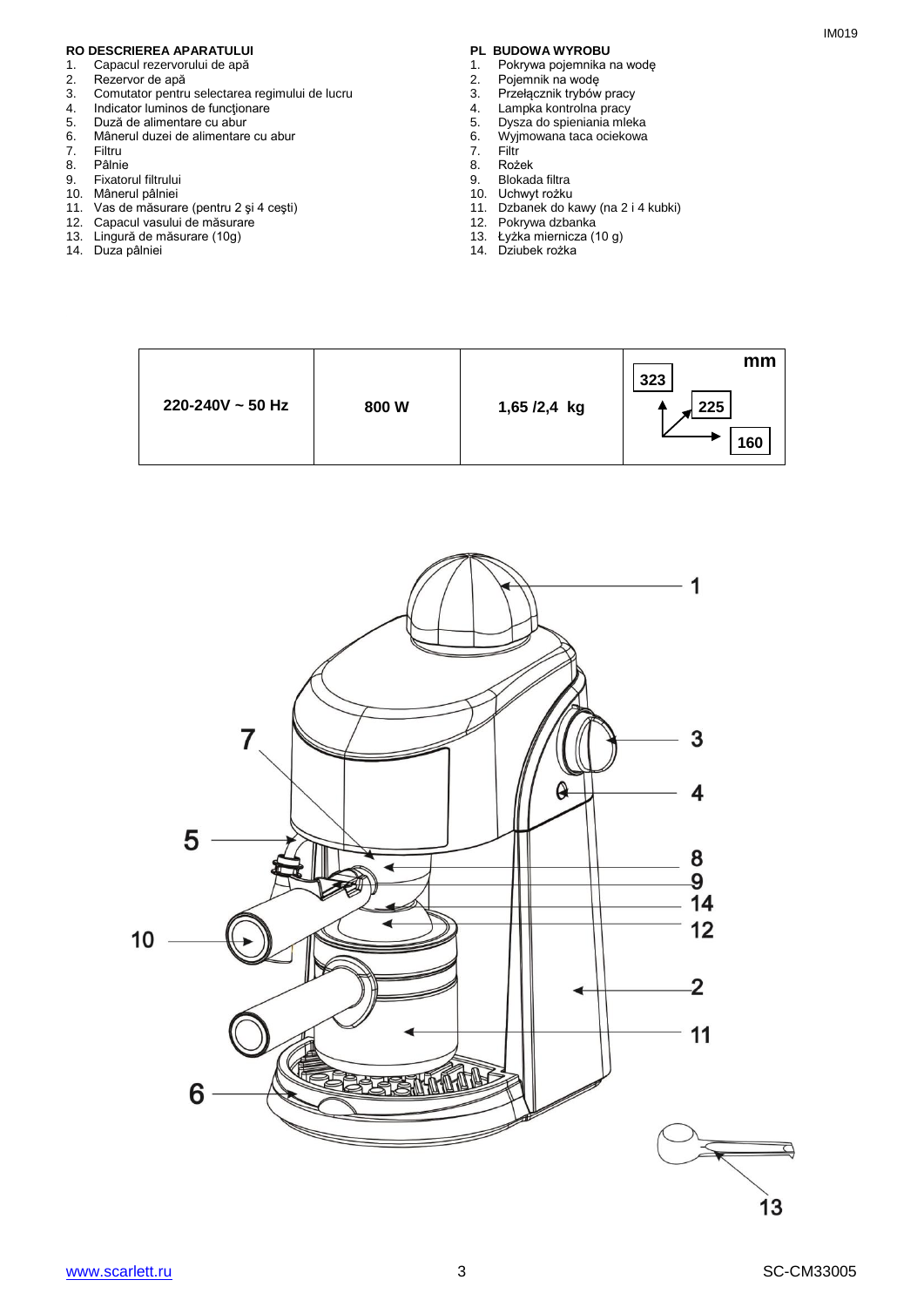#### **GB INSTRUCTION MANUAL IMPORTANT SAFEGUARDS**

- Please read these operating instructions carefully before connecting your kettle to the power supply, in order to avoid damage due to incorrect use.
- Before switching on the appliance for the first time please check if the technical specifications indicated on the unit correspond to the mains parameters.
- Incorrect operation and improper handling can lead to malfunction of the appliance and injuries to the user.
- The appliance is intended for use only in domestic aims. The unit is not intended for industrial and commercial use, and also for use in:
- kitchen area for the stuff of shops, offices and the other industrial places
- farm houses
- hotels, motels, rest homes and other similar places by residents.
- Always unplug the appliance from the power supply when not in use.
- Do not immerse the unit, cord or plug in water or other liquids. If it has happened, remove the plug from the wall socket immediately and have the unit checked by an expert before using it again.
- The appliance is not intended for use for [physically, sensory or mental disabled](https://www.multitran.ru/c/m.exe?t=5841801_1_2&s1=%F7%E5%EB%EE%E2%E5%EA%20%F1%20%EE%E3%F0%E0%ED%E8%F7%E5%ED%ED%FB%EC%E8%20%E2%EE%E7%EC%EE%E6%ED%EE%F1%F2%FF%EC%E8) person (including children) or for person with lack of life experience or knowledge, if only they are under supervision or have been instructed about the use of the unit by responsible person.
- Children must be under control in order not to be allowed to play with the appliance.
- In case of power cord is damaged, its replacement should be done by the manufacture or service department or the other high-skill person to avoid any danger.
- Ensure that the cord does not hang over sharp edges and keep it away from hot surfaces.
- To disconnect the appliance from the power supply pull it out by the plug only, not by the cord.
- Place the appliance on a dry stable non-hot surface, away from hot objects (e.g. hotplates); do not place it under curtains and shelves.
- Do not leave the appliance unattended when in use.
- Do not touch hot surface.
- The use of accessory attachments not recommended by the appliance manufacturer may result in fire, electric shock or injury to users.
- Start the appliance only when the detachable plate and coffee tank / cups are in position.
- For making coffee use only cold water.
- Do not use the glass jug in non-recommended purposes, in stoves and microwave ovens. Do not wash the glass jug in a dishwasher.
- Do not attempt to repair, adjust or replace parts in the appliance. Repair the malfunctioning appliance in the nearest service center.

**ATTENTION:** Reservoir aperture must not be open during work of the appliance.

- If the product has been exposed to temperatures below 0ºC for some time it should be kept at room temperature for at least 2 hours before turning it on.
- The manufacturer reserves the right to introduce minor changes into the product design without prior notice, unless such changes influence significantly the product safety, performance, and functions.
- Production date mentioned on the unit and/or on the packing materials and documentations.

#### **PREPARING TO WORK**

- Unpack the appliance and place it on a flat surface.
- Wash all removable parts with warm water.
- To ensure excellent taste of coffee, perform 2-3 operations without pouring coffee into filter.

#### **OPERATION**

#### BREWING ESPRESSO

- Espresso is a unique method of coffee brewing in which hot water is forced through ground coffee under high steam pressure. This will give a delicate aroma and brilliant taste.
- Remove the water reservoir cap by twisting in counterclockwise.
- Using carafe, fill the reservoir with the necessary amount of water: for 2 or 4 cups.
- **ATTENTION:** always unplug the appliance when filling it with water. Make sure the water is not overflown.
- **ATTENTION:** Do not switch the coffee maker on without water.
- Screw the water reservoir cap back tight.
- Pour necessary amount of coffee into filter spoonful and level it. Do not tamp coffee.
- Place filter into the basket.
- Place the basket into the coffee maker so that the handle is aligned with  $\blacktriangleright$  INSERT position and rotate it completely to the right until it stops at the  $\frac{LOCK}{P}$  position right until it stops at the  $\frac{100 \text{ A}}{200 \text{ A}}$  position
- Place the carafe on the drip tray. Make sure the lid opening is aligned with the basket spout.
- Make sure the frothing tube is blocked (frothing aid is in the leftmost position).
- Set the mode switch into position with the light indicator lit on.
- **ATTENTION:** Do not touch metal parts of the coffee maker while brewing because they are very hot.
- When finished, remove the carafe from the tray and pour coffee into cups.
- Prior to removing filter, it is necessary to release the steam. To do it, turn the switch into the "OFF" position. The steam will come out of the frothing tube. Once the steam is released and the filter and the basket have cooled down, remove them

rotating the handle clockwise to  $\blacksquare$   $\blacksquare$  position. INSERT position

**ATTENTION:** Beware of hot steam coming out of the nozzle.

www.scarlett.ru 4 SC-CM33005 You may rinse out the filter without removing it from the basket. To do this, secure the filter in the basket with the filter lock.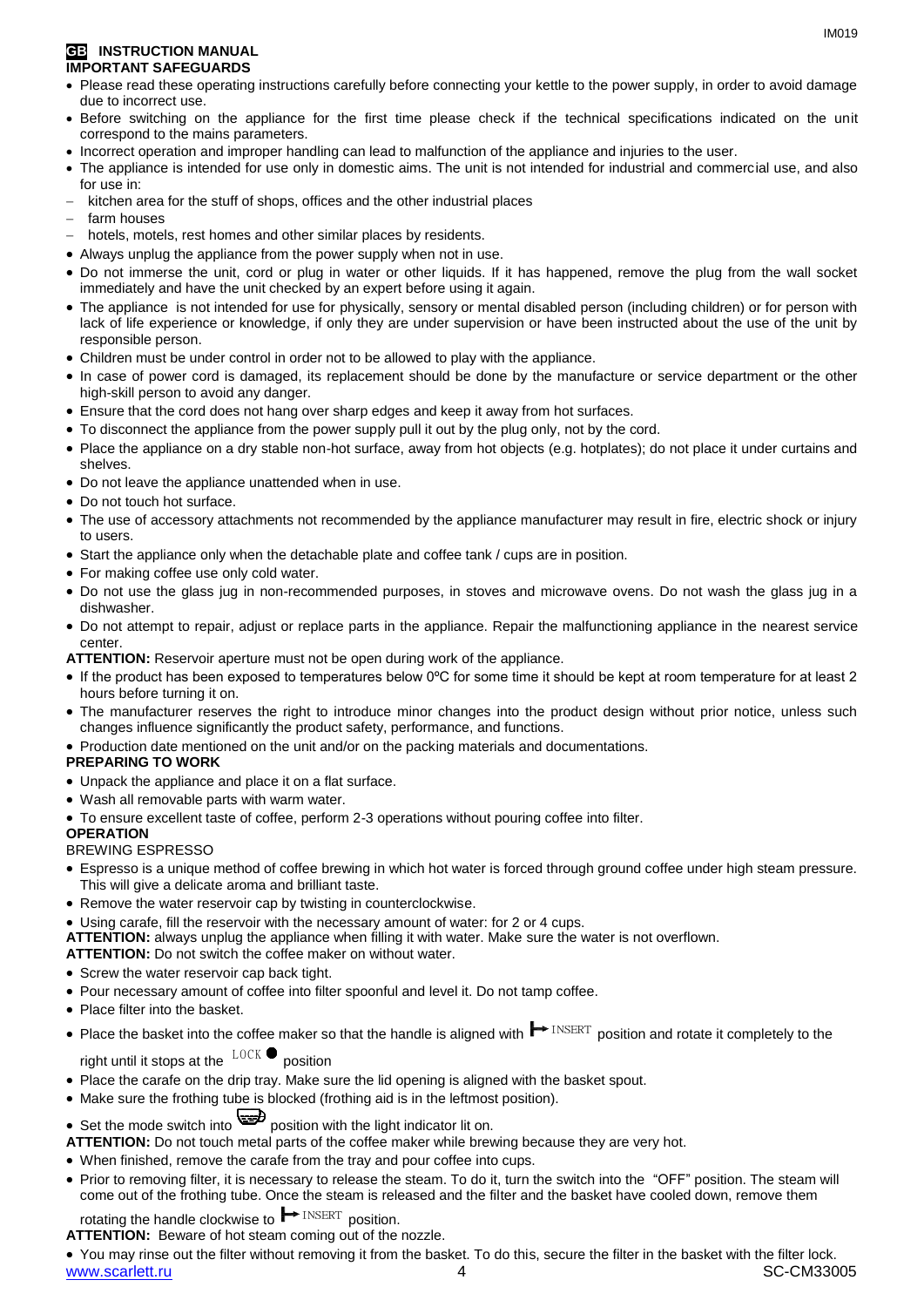Let the appliance cool down for at least 5 minutes before next use.

ATTENTION: During brewing process, the water is forced through ground coffee under high steam pressure. At this point you cannot remove the basket with the filter and open the cover. PAUSE MODE

 This mode allows to terminate the coffee brewing process. Turn the switch into the PAUSE position, the appliance will stop and you may remove the carafe and pour the cappuccino into cups. After that, place the carafe in its place and continue brewing by turning the switch into  $\mathbf{P}$  position.

BREWING CAPPUCCINO

- Cappuccino is espresso topped with steamed and frothed milk.
- Pour the amount of milk necessary for making froth into the pitcher (not supplied). The pitcher must be large enough since froth amount is three times bigger than milk amount.
- Follow all steps for BREWING ESPRESSO
- Let all coffee drip into the carafe.
- Immerse the frothing tube into milk and turn the switch into  $\ddot{\mathbf{w}}$  position.
- Turn the frothing tube counterclockwise holding it by the frothing aid.
- The steam will come out of the nozzle to froth the milk. For a better effect, gently move the pitcher up and down.
- Continue frothing the milk until desired result is reached.
- After enough amount of froth has been formed, turn the mode switch into the "OFF" position and unplug the appliance.
- Pour the espresso and top it with the steamed milk.

#### **CLEANING AND MAINTENANCE**

- Do not forget to unplug the appliance from the power supply before cleaning.
- Let the appliance cool down, and then wipe outside with a soft dry cloth. Do not use detergent or abrasives.

Wash all detachable parts with hot soapy water, then rinse and dry before fitting to place.

DESCALING

- Descale your coffee maker regularly.
- Operate the appliance as described. Add proper descaling remedy, available at the market to the water tank and do not fill the filter with ground coffee. Follow recommendations given.
- After descaling let the appliance work twice more with only water to rinse away the vinegar and scale remainders.
- Clean the coffee maker about every 5 months to keep high efficiency.

#### **STORAGE**

- Complete all requirements of chapter CLEANING AND MAINTENANCE.
- Store the appliance in a cool, dry place.
	- ₩

The symbol on the unit, packing materials and/or documentations means used electrical and electronic units and battery's should not be toss in the garbage with ordinary household garbage. These units should be pass to special receiving point.

For additional information about actual system of the garbage collection address to the local authority.

Valid utilization will help to save valuable resources and avoid negative work on the public health and environment which happens with incorrect using garbage.

#### **RUS РУКОВОДСТВО ПО ЭКСПЛУАТАЦИИ МЕРЫ БЕЗОПАСНОСТИ**

- Внимательно прочитайте данную инструкцию перед эксплуатацией прибора во избежание поломок при использовании.
- Перед первоначальным включением проверьте, соответствуют ли технические характеристики, указанные на изделии, параметрам электросети.
- Неправильное обращение может привести к поломке изделия, нанести материальный ущерб и причинить вред здоровью пользователя.
- Прибор предназначен для использования только в бытовых целях согласно данному Руководству по эксплуатации. Прибор не предназначен для промышленного и коммерческого применения, а также для использования:
- в кухонных зонах для персонала в магазинах, офисах и прочих производственных помещениях;
- в фермерских домах;
- клиентами в гостиницах, мотелях, пансионатах и других похожих мест проживания.
- Если устройство не используется, всегда отключайте его от электросети.
- Не погружайте прибор и шнур питания в воду или другие жидкости. Если это случилось, немедленно отключите устройство от электросети и, прежде чем пользоваться им дальше, проверьте работоспособность и безопасность прибора у квалифицированных специалистов.
- Прибор не предназначен для использования лицами (включая детей) с пониженными физическими, сенсорными или умственными способностями или при отсутствии у них жизненного опыта или знаний, если они не находятся под присмотром или не проинструктированы об использовании прибора лицом, ответственным за их безопасность.
- Дети должны находиться под присмотром для недопущения игр с прибором.
- При повреждении шнура питания его замену, во избежание опасности, должны производить изготовитель, сервисная служба или подобный квалифицированный персонал.
- Следите за тем, чтобы шнур питания не касался острых кромок и горячих поверхностей.
- При отключении прибора от электросети, беритесь за вилку, а не тяните за шнур.
- Устройство должно устойчиво стоять на сухой ровной поверхности. Не ставьте его на горячие поверхности, а также вблизи источников тепла (например, электрических плит), занавесок и под навесными полками.
- Никогда не оставляйте включенный прибор без присмотра.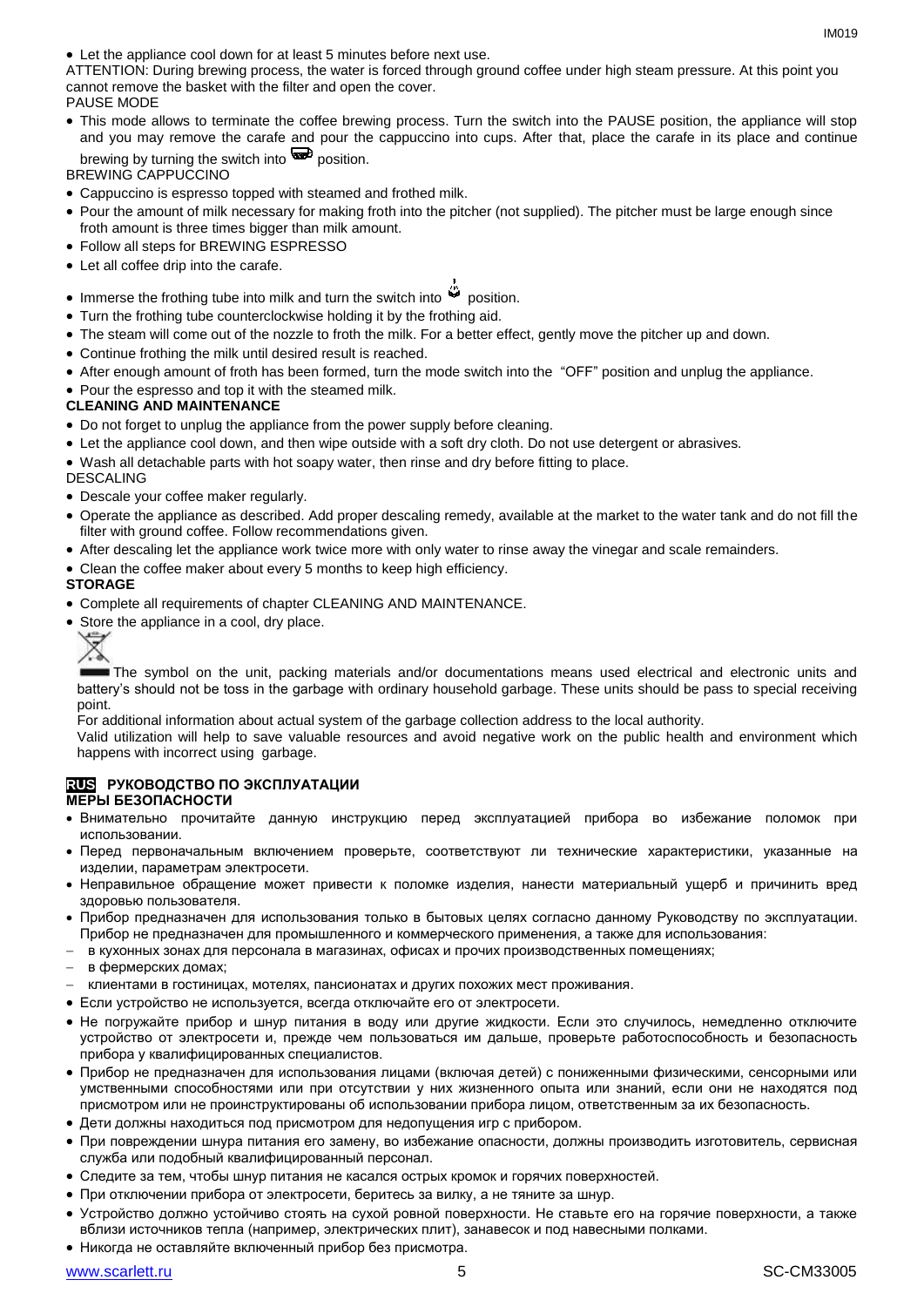- Не касайтесь горячих поверхностей.
- Во избежание поражения электрическим током и поломок прибора, используйте только принадлежности, входящие в комплект поставки.
- Включайте кофеварку, только когда кофейник установлен на место.
- Для варки кофе заливайте только холодную воду.
- Не используйте кофейник в иных целях и не ставьте ее на газовые и электрические плиты и в микроволновые печи.
- Не пытайтесь самостоятельно ремонтировать прибор или заменять какие-либо детали. При обнаружении неполадок обращайтесь в ближайший Сервисный центр.

**ВНИМАНИЕ:** Отверстие резервуара не должно быть открыто во время использования прибора.

- Если изделие некоторое время находилось при температуре ниже 0ºC, перед включением его следует выдержать в комнатных условиях не менее 2 часов.
- Производитель оставляет за собой право без дополнительного уведомления вносить незначительные изменения в конструкцию изделия, кардинально не влияющие на его безопасность, работоспособность и функциональность.
- Дата производства указана на изделии и/или на упаковке, а также в сопроводительной документации.

#### **ПОДГОТОВКА К РАБОТЕ**

- Распакуйте прибор и установите его на твердую ровную поверхность.
- Промойте все съемные части теплой водой.
- Чтобы кофе имел превосходный вкус, проведите 2-3 рабочих цикла с водой, не засыпая кофе в фильтр.

#### **РАБОТА**

КОФЕ ЭСПРЕССО

- Процесс приготовления кофе заключается в пропускании горячей воды через молотый кофе под высоким давлением. Это придает напитку неповторимый аромат и ярко выраженный вкус.
- Откройте крышку резервуара для воды, для этого поверните ее против часовой стрелки.

 С помощью кофейника наполните кофеварку необходимым количеством воды: для двух или четырех чашек. **ВНИМАНИЕ:** Всегда отключайте прибор от сети во время заполнения его водой. Следите, чтобы вода не переливалась через край кофеварки.

**ВНИМАНИЕ:** Не включайте кофеварку без воды.

- Плотно закройте крышку резервуара.
- С помощью ложки насыпьте необходимое количество молотого кофе в фильтр и, не утрамбовывая, разровняйте его.
- Установите фильтр в рожок.
- Рожок вставьте в кофеварку, чтобы ручка рожка совпадала с положением <sup>→ INSERT</sup> и поверните против часовой<br>стрелки до упора, таким образом, чтобы ручка рожка находилась в положении <sup>LOCK</sup> ●

стрелки до упора, таким образом, чтобы ручка рожка находилась в положении  $\frac{LOCK}{L}$ 

- Поставьте кофейник на подставку для сбора капель. Убедитесь, что отверстие в крышке кофейника совпадает с носиком рожка.
- Проверьте, чтобы подача пара была перекрыта (крайнее левое положение сопла для подачи пара).
- Установите переключатель режимов работы в положение « », при этом должен загореться световой индикатор работы.

**ВНИМАНИЕ:** Не прикасайтесь к стальным частям кофеварки во время работы - они горячие.

- После окончания приготовления снимите кофейник с подставки и разлейте кофе в чашки.
- Перед извлечением фильтра с рожком необходимо выпустить пар, для этого поверните переключатель в позицию "OFF". Пар будет выходить через капучинатор. Когда весь пар выйдет, и фильтр с рожком остынут, достаньте их, INSERT

повернув ручку рожка по часовой стрелке до положения  $\blacktriangleright$  INSERT

- **ВНИМАНИЕ:** Будте осторожны выходящий из сопла пар очень горячий.
- Фильтр можно промыть, не вынимая из рожка, для этого закрепите его в рожке с помощью фиксатора фильтра
- Перед следующим использованием сделайте перерыв не менее 5 минут, чтобы прибор успел остыть.
- **ВНИМАНИЕ:** Во время заваривания, пока вода под давлением пара проходит через молотый кофе, нельзя вынимать рожок с фильтром и открывать крышку.

ФУНКЦИЯ ПАУЗА

 Данная функция позволяет остановить работу кофеварки во время приготовления кофе. Переведите переключатель в положение "PAUSE", процесс приготовление кофе остановится, вы можете снять кофейник с кофе и разлить его по чашкам. После это необходимо поставить кофейник на место и продолжить приготовление кофе, установив переключатель в положение « »

#### КОФЕ КАПУЧИНО

- Для приготовления капучино используют кофе эспрессо с добавлением пены из холодного молока.
- Налейте в кружку (не входит в комплект) необходимое для приготовления пены количество холодного молока. Кружка должна быть достаточно большой, поскольку пена в три раза превышает по объему молоко.
- Повторите все пункты раздела ПРИГОТОВЛЕНИЕ КОФЕ ЭСПРЕССО.
- Дайте остаткам кофе стечь в кофейник.
- Опустите капучинатор в молоко и переведите переключатель режимов работы в положение «  $\ddot{w}$  ».
- Поверните капучинатор против часовой стрелки, держитесь при этом за ручку капучинатора.
- Выходящий пар начнет вспенивать молоко. Для улучшения эффекта перемещайте кружку вверх, вниз.
- Продолжайте вспенивать молоко до желаемого результата.
- После образования достаточного количества пены переведите переключатель режимов работы в положение "OFF" и отключите прибор от электросети.
- Разлейте кофе в чашки и положите сверху молочную пену.

#### **ОЧИСТКА И УХОД**

www.scarlett.ru 6 SC-CM33005 Всегда отключайте прибор от электросети перед очисткой.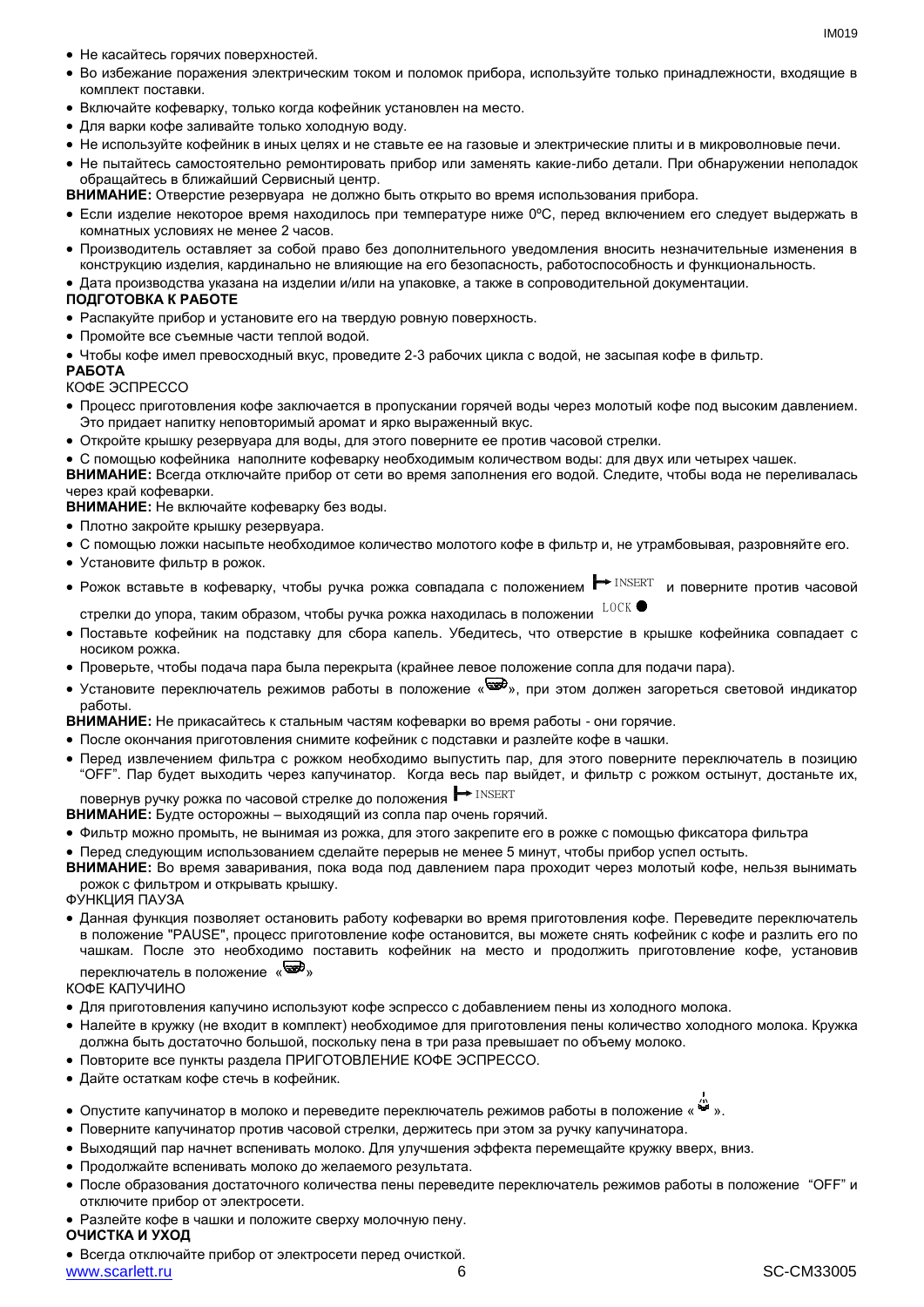- Дайте кофеварке полностью остыть и протрите внешние поверхности сухой мягкой тканью. Не используйте агрессивные химические или абразивные вещества.
- Вымойте все съемные части горячей водой с моющим средством для посуды, тщательно промойте и протрите их насухо перед установкой на место. Кофейник, рожок и фильтр можно мыть в посудомоечной машине.
- Для очистки капучинатора. Снимите наконечник с купучинатора и поставьте под него подходящий сосуд. Дождитесь, когда загорится индикатор готовности кофеварки, после этого включите подачу пара, примерно на 2 минуты. Затем отключите подачу пара и выключите кофеварку. Дайте кофеварке остыть примерно 10-15 минут.

УДАЛЕНИЕ НАКИПИ

- Регулярно очищайте кофеварку от накипи.
- Для удаления накипи используйте рекомендованные средства, которые можно приобрести в торговой сети, и строго следуйте указаниям на их упаковке.
- Тщательно промойте кофеварку. Для этого налейте в резервуар чистой воды и, не засыпая кофе, включите прибор. Повторите цикл еще раз.
- Производите очистку не реже, чем раз в 5 месяцев.

#### **ХРАНЕНИЕ**

- Выполните требования раздела ОЧИСТКА И УХОД.
- Храните прибор в сухом чистом месте.



Данный символ на изделии, упаковке и/или сопроводительной документации означает, что использованные электрические и электронные изделия и батарейки не должны выбрасываться вместе с обычными бытовыми отходами. Их следует сдавать в специализированные пункты приема.

Для получения дополнительной информации о существующих системах сбора отходов обратитесь к местным органам власти.

Правильная утилизация поможет сберечь ценные ресурсы и предотвратить возможное негативное влияние на здоровье людей и состояние окружающей среды, которое может возникнуть в результате неправильного обращения с отходами.

#### **UA ІНСТРУКЦІЯ З ЕКСПЛУАТАЦІЇ**

- Шановний покупець! Ми вдячні Вам за придбання продукції торговельної марки SCARLETT та довіру до нашої компанії. SCARLETT гарантує високу якість та надійну роботу своєї продукції за умови дотримання технічних вимог, вказаних в посібнику з експлуатації.
- Термін служби виробу торгової марки SCARLETT у разі експлуатації продукції в межах побутових потреб та дотримання правил користування, наведених в посібнику з експлуатації, складає 2 (два) роки з дня передачі виробу користувачеві. Виробник звертає увагу користувачів, що у разі дотримання цих умов, термін служби виробу може значно перевищити вказаний виробником строк.

#### **ЗАХОДИ БЕЗПЕКИ**

- Уважно прочитайте дану інструкцію перед експлуатацією приладу, щоб запобігти поломок при використанні.
- Перш ніж увімкнути прилад, перевірте, чи відповідають технічні характеристики, вказані на виробі, параметрам електромережі.
- Невiрне використання може призвести до поломки виробу, завдати матеріального урону та шкоди здоров'ю користувача.
- Прилад призначений для використання тільки в побутових цілях. Прилад не призначений для промислового та комерційного застосування, а також для використання:
- у кухонних зонах для персоналу в магазинах, офісах та інших виробничих приміщеннях;
- у фермерських будинках;
- клієнтами у готелях, мотелях, пансіонатах та інших схожих місцях проживання.
- Якщо прилад не використовується, завжди вимикайте його з мережі.
- Не занурюйте прилад та шнур живлення у воду чи інші рідини. Якщо це відбулося, негайно вимкніть прилад з мережі, та перед тим, як користуватися ним далі, перевірте працездатність та безпеку приладу у кваліфікованих фахівців.
- Прилад не призначений для використання особами (у тому числі дітей) зі зниженими фізичними, сенсорними чи розумовими здібностями або за відсутності в них життєвого досвіду чи знань, якщо вони не знаходяться під наглядом чи не проінструктовані про використання приладу особою, що відповідає за їхню безпеку.
- Діти повинні знаходитись під наглядом задля недопущення ігор з приладом.
- У разі пошкодження кабелю живлення, його заміну, з метою запобігання небезпеці, повинен виконувати виробник або уповноважений їм сервісний центр, або аналогічний кваліфікований персонал.
- Стежте за тим, щоби шнур живлення не торкався гострих крайок та гарячих поверхонь.
- Під час вимикання приладу з мережі тримайтеся рукою за вилку, не тягніть за шнур.
- Пристрій має стійко стояти на сухій рівній поверхні. Не ставте його на гарячі поверхні, а також поблизу джерел тепла (наприклад, електричних плит), фіранок та під навісними полицями.
- Ніколи не залишайте ввімкнений прилад без догляду.
- Не торкайтеся гарячих поверхонь.
- Щоб запобігти враженню електричним струмом та пошкодження приладу, використовуйте тільки устаткування, що входить до комплекту.
- Вмикайте кавоварку, тільки коли лоток та колба / чашки для готової кави встановлені на місце.
- Для приготування кави споживайте тільки холодну воду.
- Не використовуйте колбу з термостійкого скла з іншою метою, та не ставте її на газові, електричні плити та в микрохвильові печі.Не мийте колбу у посудомийній машині.
- Обладнання відповідає вимогам Технічного регламенту обмеження використання деяких небезпечних речовин в електричному та електронному обладнанні.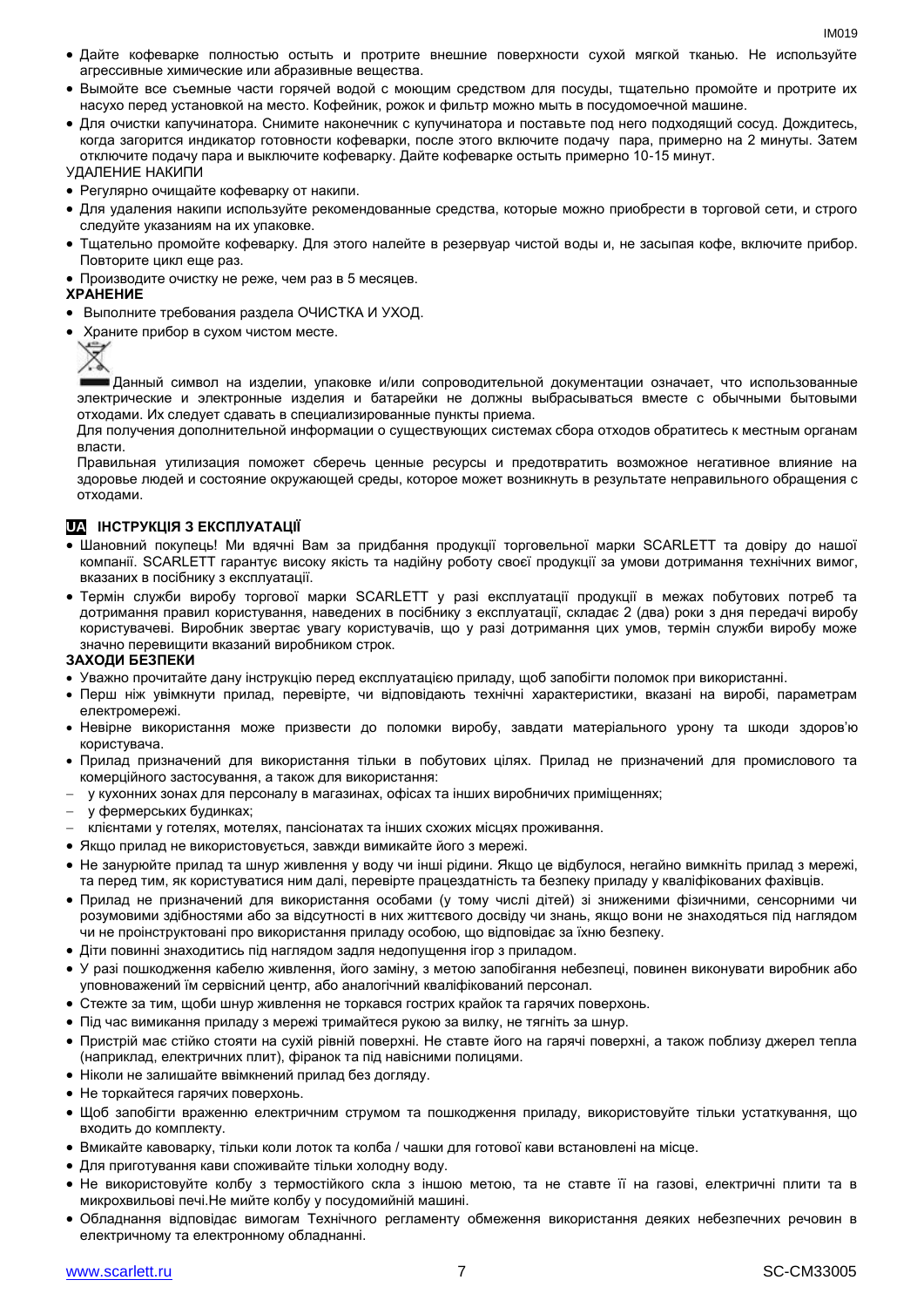Не намагайтеся самостійно ремонтувати прилад або замінювати які-небудь деталі. При виявленні неполадок звертайтеся в найближчий Сервісний центр.

**УВАГА:** Отвір резервуару не повинен бути відкритим під час використання приладу.

- Якщо виріб деякий час знаходився при температурі нижче 0ºC, перед увімкненням його слід витримати у кімнаті не менше 2 годин.
- Виробник залишає за собою право без додаткового повідомлення вносити незначні зміни до конструкції виробу, що кардинально не впливають на його безпеку, працездатність та функціональність.
- Дата виробництва вказана на виробі та/або на упаковці, а також у супровідній документації.

#### **ПІДГОТОВКА ДО РОБОТИ**

Розпакуйте прилад і встановіть його на тверду рівну поверхню.

Промийте всі знімні частини теплою водою.

Щоб кава мала чудовий смак, виконайте 2-3 робочих цикли з водою, не засипаючи кави у фільтр.

#### **РОБОТА**

#### КАВА ЕСПРЕСО

- Процес приготування кави полягає в пропусканні гарячої води через мелену каву під високим тиском пари. Це додає напою неповторного аромату та яскраво вираженого смаку.
- Відкрийте кришку резервуару для води, для цього поверніть її проти годинникової стрілки.
- За допомогою мірної колби наповніть кавоварку необхідною кількістю води: для двох або чотирьох чашок.

**УВАГА:** Завжди відключайте прилад від електромережі під час заповнення його водою. Стежте, щоб вода не переливалася через край кавоварки.

**УВАГА:** Не вмикайте кавоварку без води.

- Щільно закрийте кришку резервуара.
- За допомогою ложки насипте необхідну кількість меленої кави в фільтр та, не притискаючи кави, розрівняйте її.
- Вставте фільтр у воронку.
- Воронку вставте в кавоварку, щоб ручка воронки співпадала з положенням  $\blacktriangleright$ <sup>INSERT</sup> і поверніть проти годинникової стрілки до упору, так, щоб ручка воронки знаходилася в положенні LOCK
- Поставте мірну колбу на підставку для збору рідини. Переконайтеся, що отвір у кришці мірної колби співпадає з носиком воронки.
- Перевірте, щоб подача пари була перекрита (крайнє ліве положення сопла для подачі пари).
- Встановіть перемикач режимів роботи в положення « », при цьому повинен засвітитися світловий індикатор роботи.

**УВАГА:** Не торкайтеся сталевих частин кавоварки під час роботи - вони гарячі.

- Після закінчення приготування, зніміть мірну колбу з підставки та розлийте каву в чашки.
- Перед тим, як вийняти фільтр з воронкою, необхідно випустити пару, для цього поверніть перемикач у позицію "OFF". Пара виходитиме через сопло подачі пари. Коли вся пара вийде і фільтр з воронкою охолонуть, дістаньте їх, повернувши ручку воронки за годинниковою стрілкою до положення INSERT

**УВАГА:** Будьте обережні – пара, що виходить із сопла, дуже гаряча.

- Фільтр можна промити, не виймаючи його із воронки, для цього закріпить його у воронці за допомогою фіксатора фільтру (10)
- Перед наступним використанням зробіть перерву не менше 5 хвилин, щоб прилад встиг охолонути.

**УВАГА:** Під час заварювання, поки вода під тиском пари проходить через мелену каву, не можна виймати воронку із фільтром та відкривати кришку.

ФУНКЦІЯ ПАУЗА

 Ця функція дозволяє зупинити роботу кавоварки під час приготування кави. Переведіть перемикач у положення "PAUSE", процес приготування кави зупиниться, Ви зможете зняти колбу з кавою та розлити її у чашки. Після цього

необхідно поставити колбу на місце та продовжити приготування кави, встановивши перемикач у положення « » КАВА КАПУЧИНО

- Для приготування капучино використовують каву еспресо з додаванням піни із гарячого молока.
- Налийте в чашку (не входить до комплекту) необхідну для приготування піни кількість молока. Чашка повинна бути достатньо великою, оскільки піна в три рази перевищує за об'ємом молоко.
- Повторите всі пункти розділу ПРИГОТУВАННЯ КАВИ ЕСПРЕСО.
- Дайте залишкам кави стекти в колбу.
- Опустіть сопло подачі пари в молоко та переведіть перемикач режимів роботи в положення «  $\ddot{w}$  ».
- Поверніть сопло подачі пари проти годинникової стрілки, тримайтеся при цьому за ручку сопла.
- Пара, що виходить з сопла, почне пінити молоко. Для поліпшення ефекту пересувайте склянку вгору, вниз.
- Продовжуйте пінити молоко до бажаного результату.
- Після утворення достатньої кількості піни переведіть перемикач режимів роботи в положення "OFF" і відключіть прилад від електромережі.
- Розлийте каву в чашки і покладіть зверху молочну піну.

#### **ОЧИЩЕННЯ ТА ДОГЛЯД**

- Завжди вимикайте прилад з електромережі перед очищенням.
- Нехай кавоварка повністю охолоне, після чого протріть зовнішні поверхні сухою м'якою тканиною. Не використовуйте агресивні хімічні чи абразивні речовини.
- Вимийте усі знімні частини гарячою водою з миючим засобом для посуду, ретельно промийте та протріть їх насухо перед установкою на місце.
- ВИДАЛЕННЯ НАКИПУ
- Регулярно очищайте кавоварку від накипу.

www.scarlett.ru 8 SC-CM33005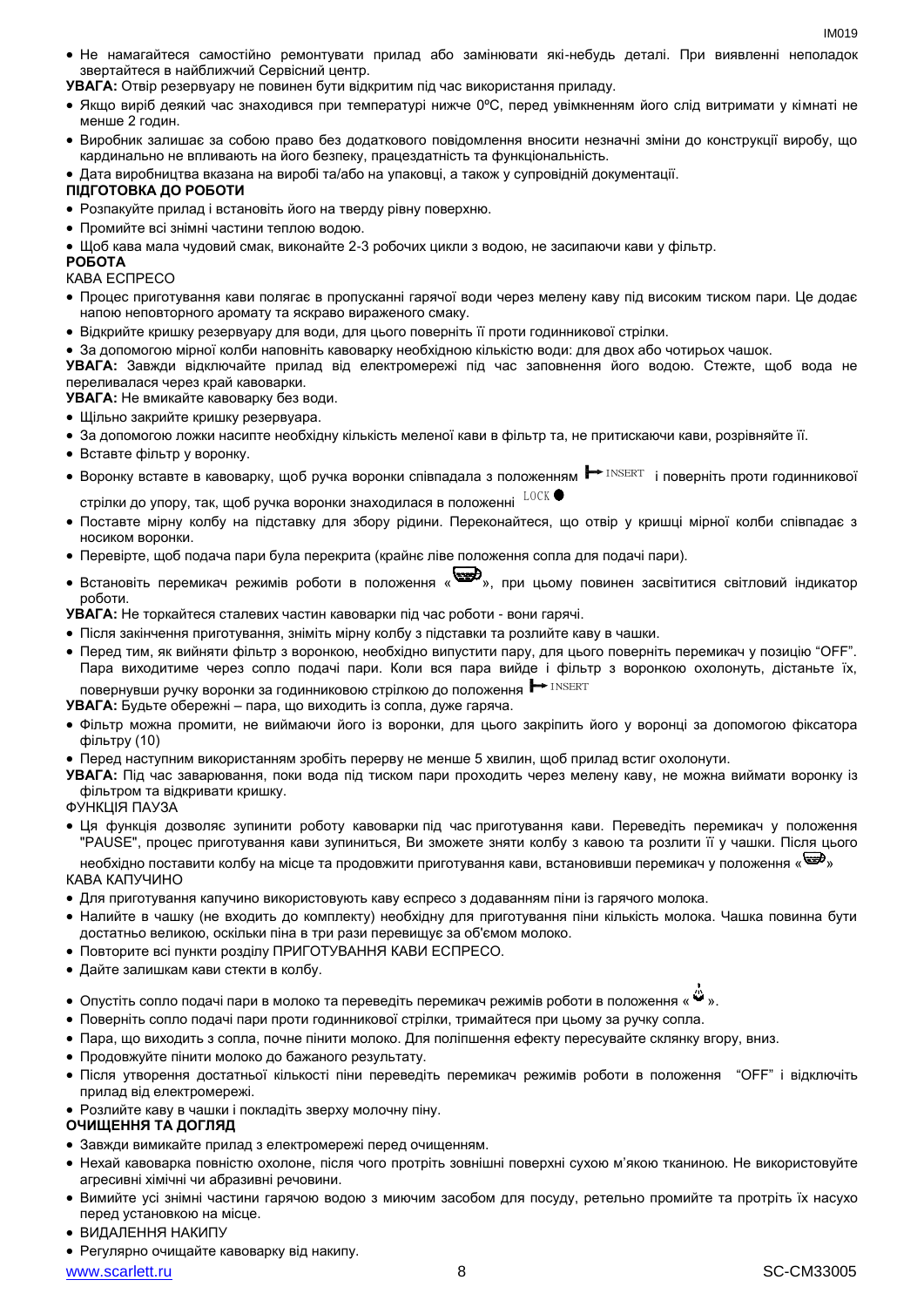- Для видалення накипу використовуйте рекомендовані засоби, які можна придбати у торгівельній мережі, та ретельно дотримуйтеся инструкції на їх упаковці.
- Ретельно промийте кавоварку. Для цього налийте у резервуар чистої води і, не засипаючи кави, ввімкніть прилад. Повторіть цикл ще раз.
- Очищайте кавоварку не менш, ніж раз на 5 місяців.

#### **ЗБЕРЕЖЕННЯ**

- Виконайте вимоги розділу ОЧИЩЕННЯ ТА ДОГЛЯД.
- Зберігайте прилад у сухому прохолодному місці.



Цей символ на виробі, упаковці та/або в супровідній документації означає, що електричні та електронні вироби, а також батарейки, що були використані, не повинні викидатися разом із звичайними побутовими відходами. Їх потрібно здавати до спеціалізованих пунктів прийому.

Для отримання додаткової інформації щодо існуючих систем збору відходів зверніться до місцевих органів влади. Належна утилізація допоможе зберегти цінні ресурси та запобігти можливому негативному впливу на здоров'я людей і стан навколишнього середовища, який може виникнути в результаті неправильного поводження з відходами.

### **KZ ПАЙДАЛАНУ ЖӨНІНДЕГІ НҰСҚАУЛЫҚ**

- Құрметті сатып алушы! SCARLETT сауда таңбасының өнімін сатып алғаныңыз үшін және біздің компанияға сенім артқаныңыз үшін Сізге алғыс айтамыз. Іске пайдалану нұсқаулығында суреттелген техникалық талаптар орындалған жағдайда, SCARLETT компаниясы өзінің өнімдерінің жоғары сапасы мен сенімді жұмысына кепілдік береді.
- SCARLETT сауда таңбасының бұйымын тұрмыстық мұқтаждар шеңберінде пайдаланған және іске пайдалану нұсқаулығында келтірілген пайдалану ережелерін ұстанған кезде, бұйымның қызмет мерзімі бұйым тұтынушыға табыс етілген күннен бастап 2 (екі) жылды құрайды. Аталған шарттар орындалған жағдайда, бұйымның қызмет мерзімі өндіруші көрсеткен мерзімнен айтарлықтай асуы мүмкін екеніне өндіруші тұтынушылардың назарын аударады.

#### **ҚАУІПСІЗДІК ШАРАЛАРЫ**

- Пайдалану кезінде бұзылмауы үшін құралды қолданудың алдында осы нұсқауды ықыласпен оқып шығыңыз.
- Алғаш рет іске қосар алдында бұйымда көрсетілген техникалық сипаттамалардың электр желісінің параметрлеріне сәйкес келетін-келмейтінін тексеріңіз.
- Дұрыссыз қолдау бұйымның бұзылуына әкеліп соғуы, заттай зиян іп келтіріп және пайдаланушының денсаулығына зиян тигізуі мүмкін.
- Аспап тек тұрмыстық мақсаттарда ғана пайдалануға арналған. Аспап өнеркәсіптік және сауда-саттық мақсатында қолдануға, сондай-ақ мына жерлерде пайдалануға арналмаған:
- дүкендердегі, кеңселердегі және басқа да өнеркәсіптік үй-жайлардағы қызметкерлерге арналған асүй аймақтарында;
- фермерлердің үйлерінде;
- қонақүйлерде, мотельдерде, пансионаттарда және соларға ұқсас тұрғын жайларда клиенттердің пайдалануына арналмаған.
- Егер құрылғы қолданылмаса, оны электр жүйесінен әрқашан сөндіріп тастаңыз.
- Құралды не бауды суға немесе басқа сұйықтықтарға батырмаңыз. Егер бұл жағдай болса, құрылғыны электр жүйесінен дереу сөндіріп тастаңыз және оны әрі қарай пайдаланбастан бұрын, жұмысқа қабілеттілігі мен құралдың қауіпсіздігін білікті мамандарға тексертіңіз.
- Дене, жүйке не болмаса ақыл-ой кемістігі бар, немесе осы құрылғыны қауіпсіз пайдалану үшін тәжірибесі мен білімі жеткіліксіз адамдардың (соның ішінде балалардың) қауіпсіздігі үшін жауап беретін адам қадағаламаса немесе аспапты пайдалану бойынша нұсқау бермесе, олардың бұл аспапты қолдануына болмайды.
- Балалар аспаппен ойнамауы үшін оларды үнемі қадағалап отыру керек.
- Қуат бауы бүлінген жағдайда, қатерден аулақ болу үшін оны ауыстыруды өндіруші, сервистік қызмет немесе соған ұқсас білікті қызметкерлер іске асыруға тиіс.
- Қоректену бауының өткір жиектер және ыстық үстілерге тимеуін қадағалаңыз.
- Құралды қоректену жүйесінен сөндіргенде шаңышқыны ұстаңыз, ал қоректену бауынан тартпаңыз.
- Құрылғы құрғақ тегіс бетте тұрақты тұруы тиіс. Шәйнекті ыстық үстілерге, сонымен қатар жылу көздеріне жақын маңда (мысалы, электр пештеріне), перделердің және аспалы сөрелердің астында қоймаңыз.
- Қосылған құралды ешуақытта қараусыз қалдырмаңыз.
- Ыстық үстілерге ұстамаңыз.
- Электр тоғының ұруына тап болмау және құралдың бұзбау үшін тек қана бересі жинаққа кіретін керек-жарақтарды ғана қолданыңыз.
- Кофе қайнатқышты тек қана кофе даярлауға арналған тартпа және колба / шыныаяқтар орнына қойылғанда ғана қосыңыз.
- Қофе қайнатуға тек қана салқын суды қолданыңыз.
- Термошыдамды шыны колбаны басқа мақсаттарда қолданбаңыз және оны газды және электрлік плиталарға және микротолқынды пештерге қоймаңыз. Колбаны ыдыс-аяқ жуатын мәшіңде жумаңыз.
- Құрылғыны өз бетіңізше жөндеуге талпынбаңыз. Олқылықтар пайда болса жақын арадағы сервис орталығына апарыңыз.

**ЕСКЕРТУ:** Аспапты пайдаланған кезде шараның аузы ашық тұрмауға тиіс.

- Егер бұйым біршама уақыт 0ºC-тан төмен температурада тұрса, іске қосар алдында оны кем дегенде 2 сағат бөлме температурасында ұстау керек.
- Өндіруші бұйымның қауіпсіздігіне, жұмыс өнімділігі мен жұмыс мүмкіндіктеріне түбегейлі әсер етпейтін болмашы өзгерістерді оның құрылмасына қосымша ескертпестен енгізу құқығын өзінде қалдырады.
- Өндірілген күні өнімде және/немесе қорапта, сондай-ақ қосымша құжаттарда көрсетілген.

#### **ЖҰМЫСҚА ДАЙЫНДАУ**

Аспапты орауышынан шығарып, қатты әрі тегіс беткі қабатқа орнатыңыз.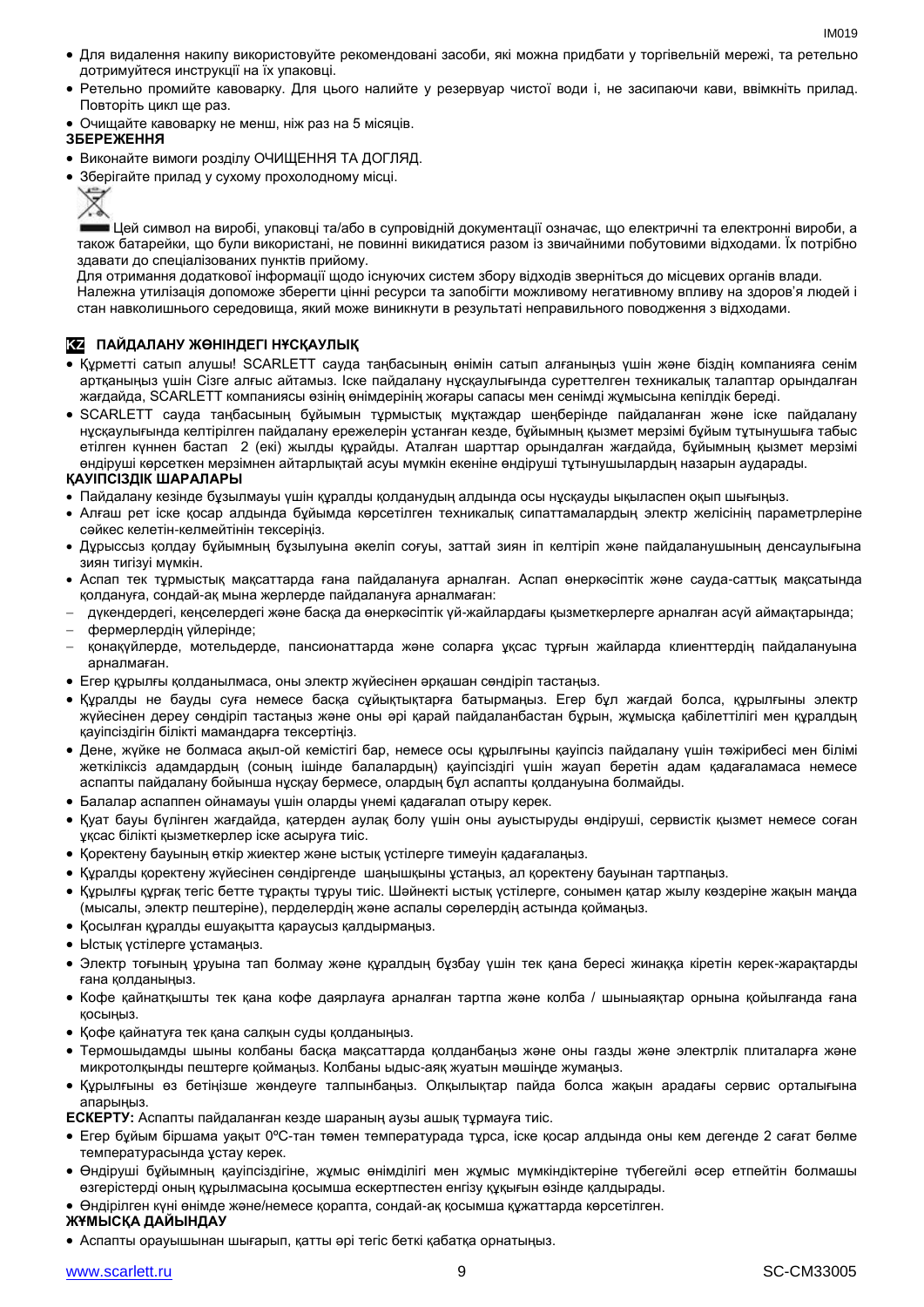- Барлық алмалы бөлшектерін жылы сумен жуыңыз.
- Кофенің дәмі өте жақсы болуы үшін сүзгіге кофе салмастан, су құйып, 2-3 рет жұмыс циклын өткізіңіз.

#### **ЖҰМЫСЫ**

ЭСПРЕССО КОФЕСІ

- Кофені дайындау үдерісі қысымы жоғары будың әсерімен ыстық суды тартылған кофе арқылы өткізуден тұрады. Бұл сусынға қайталанбас хош иіс пен айқын білінетін дәм береді.
- Су құятын шараның қақпағын ашыңыз, бұл үшін оны сағат тілінің бағытына қарсы бұрыңыз.
- Өлшер құтының көмегімен кофеқайнатқышқа қажетті мөлшерде су құйыңыз: екі немесе төрт шыныаяқ.

**ЕСКЕРТУ:** Аспапқа су толтырған кезде оны электр желісінен әрқашан да ажыратыңыз. Судың кофеқайнатқыштың ернеуінен асып кетпеуін қадағалаңыз.

**ЕСКЕРТУ:** Кофе қайнатқышты су құймастан іске қоспаңыз.

- Шараның қақпағын тығыздап жабыңыз.
- Сүзгіге тартылған кофенің қажетті мөлшерін қасықпен өлшеп салыңыз да, үстінен тығыздамастан, тегістеп таратыңыз.
- Сүзгіні құйғышқа орнатыңыз.
- Құйғыштың сабы <u>┣ INSERT қалпына сәйкес келетіндей етіп кофеқайнатқышқа құйғышты орнатыңыз да, құйғыштың</u> сабы $^{-{\rm LOCK}}$  ● қалпында болатындай етіп, тірелгенше сағат тілінің бағытына қарсы бұрыңыз.
- Өлшер құтыны сұйықтық жинауға арналған сауытқа қойыңыз. Өлшер құтының қақпағының аузы құйғыштың шүмегімен сәйкес келетініне көз жеткізіңіз.
- Бу берілуінің жабылғанын тексеріңіз (бу беруге арналған ұңғы сол жақтағы ең шеткі қалыпта орналасады).

# • Жұмыс режимдерін қосқышты «  $\bigoplus_{\lambda}$  қалпына қойыңыз, бұл орайда жұмыс индикатор шамы жануға тиіс.

- **ЕСКЕРТУ:** Кофеқайнатқыш жұмыс істеп тұрғанда оның болат бөлшектерін қолмен ұстамаңыз олар ыстық.
- Кофені дайындап болғаннан кейін өлшер құтыны тұғырынан алыңыз да, кофені шыныаяқтарға құйыңыз.
- Құйғышы бар сүзгіні алардан бұрын буды шығару керек, бұл үшін қосқышты "OFF" қалпына бұрыңыз. Бу берілетін ұңғы арқылы бу шыға бастайды. Бүкіл бу шығып, құйғыш пен сүзгі суыған кезде, құйғыштың сабын сағат тілінің бағытымен  $\text{INSERT}$  бұрып, оларды алып шығыңыз.  $\blacksquare$ 
	-

**ЕСКЕРТУ:** Абай болыңыз – ұңғыдан шығатын бу өте ыстық болады.

- Сүзгіні құйғыштан шығармастан жуу керек, бұл үшін оны сүзгі бекіткішінің (10) көмегімен құйғышқа бекітіңіз.
- Келесі жолы пайдаланар алдында, аспап суып үлгеруі үшін кем дегенде 5 минут үзіліс жасаңыз.
- **ЕСКЕРТУ:** Кофені қайнатқан кезде, бу қысымының астындағы су тартылған кофе арқылы өткен кезде, сүзгі мен құйғышты шығаруға және қақпағын ашуға болмайды.
- КІДІРІС ФУНКЦИЯСЫ
- Бұл функция кофе дайындау кезінде кофе қайнатқыштың жұмысын тоқтатуға мүмкіндік береді. Қосқышты "PAUSE" қалпына ауыстырыңыз, кофе дайындау үдерісі тоқтатылады да, сіз кофе құйылған құтыны алып, кофені шыныаяқтарға құя аласыз. Содан кейін құтыны орнына қойып, кофе дайыдауды жалғастыру керек, ол үшін қосқышты «<sup>•••••</sup>» алпына койыныз.

#### КАПУЧИНО КОФЕСІ

- Капучино дайындау үшін ыстық сүт көбігі қосылған эспрессо кофесі пайдаланылады.
- Шыныаяққа (жинаққа кіреді) көбік дайындау үшін қажетті сүттің мөлшерін құйыңыз. Шыныаяқ едәуір үлкен болуға тиіс, себебі көбік көлемі жағынан сүттен үш есе асады.
- ЭСПРЕССО КОФЕСІН ДАЙЫНДАУ тарауының барлық тармақтарын қайталаңыз.
- Кофенің қалдығын құтыға ағуын күтіңіз.
- Бу беретін ұңғыны сүтке матырыңыз да, жұмыс режимдерін қосқышты « » қалпына ауыстырыңыз.
- Бу беретін ұңғыны сағат тілінің бағытына қарсы бұрыңыз, бұл орайда ұңғының сабынан ұстап тұрыңыз.
- Ұңғыдан шығатын бу сүтті көпіршіте бастайды. Әсерін жақсарту үшін стақанды жоғары-төмен қозғаңыз.
- Қалаған нәтижеге жеткенше сүтті көпіршіте берініз.
- Көбік жеткілікті мөлшерде түзілгеннен кейін жұмыс режимдерін қосқышты "OFF" қалпына ауыстырыңыз да, аспапты электр желісінен ажыратыңыз.
- Кофені шыныаяқтарға құйыңыз да, үстінен сүт көбігін салыңыз.

#### **ТАЗАЛАУ ЖӘНЕ КҮТІМ**

- Тазалаудың алдында құралды электр жүйесінен әрқашан сөндіріп тастаңыз.
- Кофе қайнатқышқа толық суынуына мұрша беріңіз де құрғақ жұмсақ матамен сыртын сүртіңіз. Агрессивті химиялық не қайрақты заттарды қолданбаңыз.
- Барлық алмалы-салмалы бөліктерді оларды орнына қояр алдында сабынды ыстық сумен жуыңыз және құрғақ етіп сүртіңіз.

#### ҚАСПАҚТЫ АРЫЛТУ

- Кофе қайнатқышын қаспақтан ұдайы тазалап тұрыңыз.
- Қаспақтан арылту үшін сауда жүйесінде сатып алуға болатын ұсынылған құралдарды қолданыңыз және олардың орамасындағы нұсқауларды қатаң ұстаныңыз.
- Кофе қайнатқышты мұқият жуыңыз. Ол үшін резервуарға таза су құйыңыз да кофені сеппей, құралды қосыңыз. Циклді тағы бір қайталаңыз.
- Тазалауды 5 айда бір реттен сирек емес жасап тұрыңыз.

### **САҚТАУ**

- ТАЗАЛАУ бөлімінің талабын орындаңыз.
- Құралды құрғақ салқын орында сақтаңыз.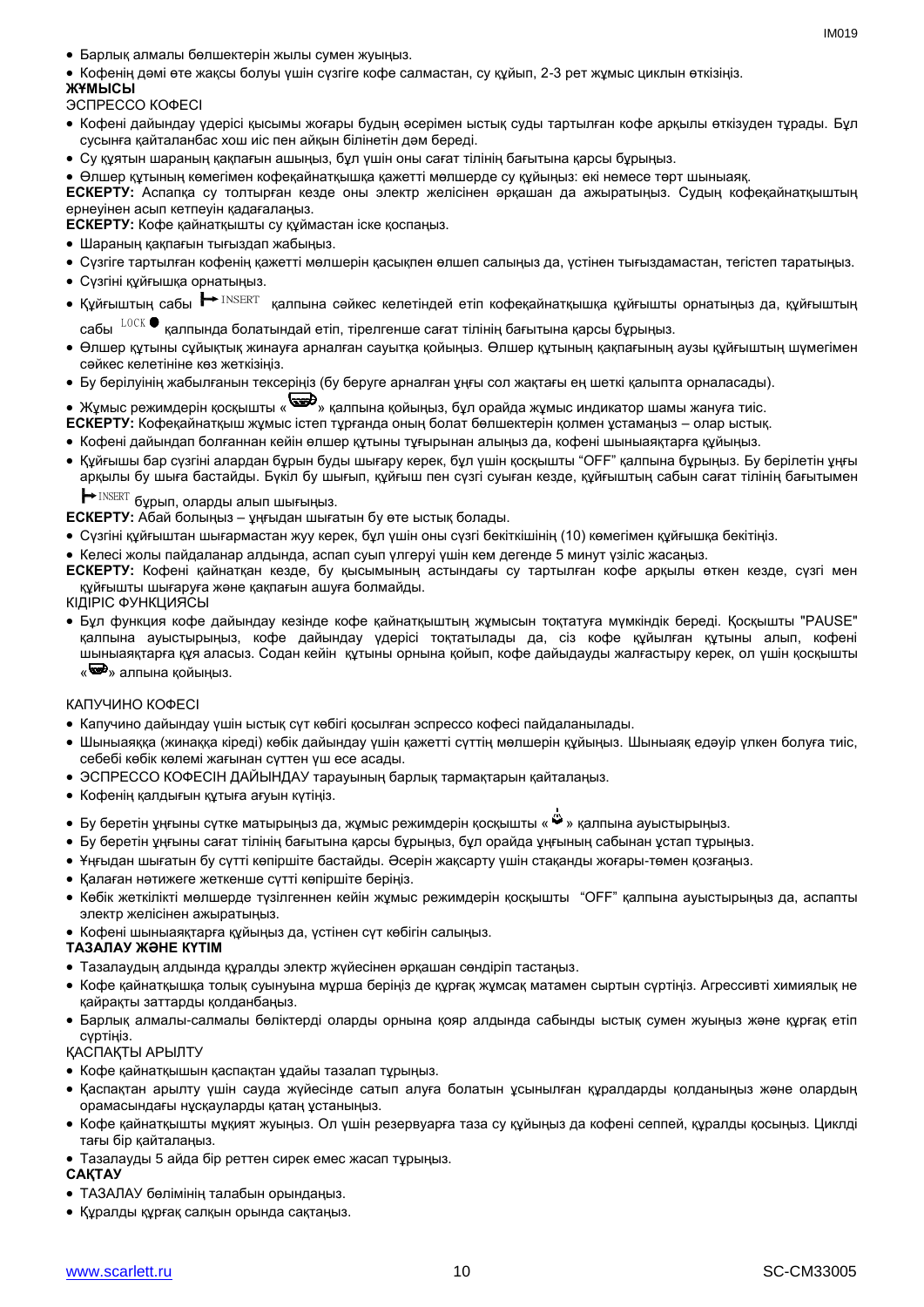

Өнімдегі, қораптағы және/немесе қосымша құжаттағы осындай белгі қолданылған электрлік және электрондық бұйымдар мен батарейкалар кәдімгі тұрмыстық қалдықтармен бірге шығарылмауы керек дегенді білдіреді. Оларды арнайы қабылдау бөлімшелеріне өткізу қажет.

Қалдықтарды жинау жүйелері туралы қосымша мәліметтер алу үшін жергілікті басқару органдарына хабарласыңыз. Қалдықтарды дұрыс кәдеге жарату бағалы ресурстарды сақтауға және қалдықтарды дұрыс шығармау салдарынан

адамның денсаулығына және қоршаған ортаға келетін теріс әсерлердің алдын алуға көмектеседі.

#### **EST KASUTAMISJUHEND OHUTUSNÕUANDED**

- Enne teekannu kasutuselevõttu tutvuge tähelepanelikult käesoleva juhendiga. Nii väldite võimalikke vigu ja ohte seadme kasutamisel.
- Enne esimest sisselülitamist kontrollige, kas tootele märgitud tehnilised karakteristikud vastavad vooluvõrgu parameetritele.
- Vale kasutamine võib põhjustada seadme riket, materiaalset kahju, ka teekannu kasutaja tervise kahjustamist.
- Seade on ette nähtud ainult kodukasutamiseks. Seade ei ole ette nähtud tööstuslikuks ja ärialaseks kasutamiseks, samuti kasutamiseks:
- kaupluste, kontorite, ja muude tööruumide personali kööginurkades;
- talumajades;
- klientidel hotellides, motellides, pansionaatides ning muudes sellistes majutuskohtades.
- Eemaldage seade vooluvõrgust ajaks, mil seda ei kasutata.
- Ärge asetage seadet ja toitejuhet vette ja teistesse vedelikesse. Kui seade on vette sattunud, eemaldage seade kohe vooluvõrgust ja pöörduge teeninduskeskuse poole kontrollimiseks.
- Seadet ei tohi kasutada isikud (kaasa arvatud lapsed), kelle füüsilised, tunnetuslikud või vaimsed võimed on alanenud, või kellel puuduvad sellekohased kogemused ja teadmised, kui nad ei ole kontrolli all või kui neid ei ole juhendanud isik, kes vastutab nende ohutuse eest.
- Lapsed peavad olema kontrolli all, ärge lubage lastel seadmega mängida.
- Toitejuhtme vigastuse korral peab selle ohu vältimiseks asendama tootja, tema volitatud teeninduskeskus või muu analoogiline kvalifitseeritud personal.
- Jälgige seda, et juhe ei puutuks vastu teravaid servi ja kuumi pindu.
- Ärge eemaldage seadet vooluvõrgust juhtmest tõmmates vaid alati tuleb hoida kinni juhtme otsas olevast pistikust.
- Asetage seade kuivale tasasele pinnale. Ärge asetage seadet kuumale pinnale. Ärge jätke seadet kuumade kohtade (nt. elektriahju jm), kardinate lähedale ja riiulite alla.
- Ärge jätke töötavat seadet järelvalveta.
- Ärge puudutage kuumi pindu.
- Elektrilöögi saamise ja seadme riknemise vältimiseks ärge kasutage tarvikuid, mis ei kuulu komplekti.
- Lülitage kohvimasin tööle ainult siis, kui lett ja valmis kohvi jaoks kann / tassid on asetatud oma kohale.
- Ärge lülitage seadet mitte kunagi sisse, kui reservuaaris ei ole vett.
- Ärge kasutage kuumakindlast klaasist kannu muuks otstarbeks, ärge pange seda gaasi- või elektripliidile ega mikrolaineahju. Ärge peske kannu nõudepesumasinas.
- Ärge püüdke antud seadet iseseisvalt remontida. Vea kõrvaldamiseks pöörduge lähima teeninduskeskuse poole.
- **TÄHELEPANU:** Reservuaari ava ei tohi seadme kasutamise ajal avatud olla.
- Kui toode on olnud mõnda aega õhutemperatuuril alla 0 ºC, tuleb hoida seda enne sisselülitamist vähemalt 2 tundi toatemperatuuril.
- Tootja jätab endale õiguse teha ilma täiendava teatamiseta toote konstruktsiooni ebaolulisi muudatusi, mis ei mõjuta selle ohutust, töövõimet ega funktsioneerimist.
- Tootmiskuupäev on ära toodud tootel ja/või pakendil, aga ka saatedokumentatsioonis.

#### **TÖÖKS ETTEVALMISTAMINE**

- Pakkige seade lahti ning asetage see kõvale tasasele pinnale.
- Peske kõik äravõetavad osad sooja veega puhtaks.
- Et kohvil oleks hea maitse, viige läbi 2 3 töötsüklit ainult veega, kohvi filtrisse puistamata.

#### **SEADME TÖÖ**

#### ESPRESSOKOHV

- Kohvi valmistamise protsess seisneb sooja vee läbilaskmises jahvatatud kohvist kõrge aururõhuga. See annab joogile kordumatu aroomi ning hästi väljendunud maitse.
- Avage veereservuaari kaas, selleks pöörake seda vastu kellaosuti suunda.
- Mõõtekolvi abil täitke kohvimasin vajaliku veekogusega: kahele või neljale tassile.
- **TÄHELEPANU:** Veega täitmise ajaks lülitage seade alati vooluvõrgust välja. Jälgige, et vett ei valguks üle kohvimasina ääre.

**TÄHELEPANU:** Ärge lülitage kohvimasinat sisse ilma veeta.

- Sulgege tihedalt reservuaari kaas.
- Puistake lusika abil vajalik kogus jahvatatud kohvi filtrisse ning lükake selle pind siledaks ilma kohvi kokku pressimata.
- Asetage filter lehtrisse.
- Lehter asetage kohvimasinasse nii, et lehtri käepide ühtiks asendiga ┣━ エNSERT \_ning pöörake vastu kellaosuti suunda lõpuni,<br>\_\_nii et lehtri käepide oleks asendis \_<sup>LOCK</sup> nii et lehtri käepide oleks asendis  $L OCK$
- Asetage mõõtekolb vedeliku kogumise alusele. Veenduge, et ava mõõtekolvi kaanes ühtiks lehtri tilaga.
- Kontrollige, et auruotsik oleks suletud (auruotsiku äärmine vasakpoolne asend).
- Viige töörežiimide lüliti asendisse , seejuures peab süttima seadme töötamise valgusindikaator.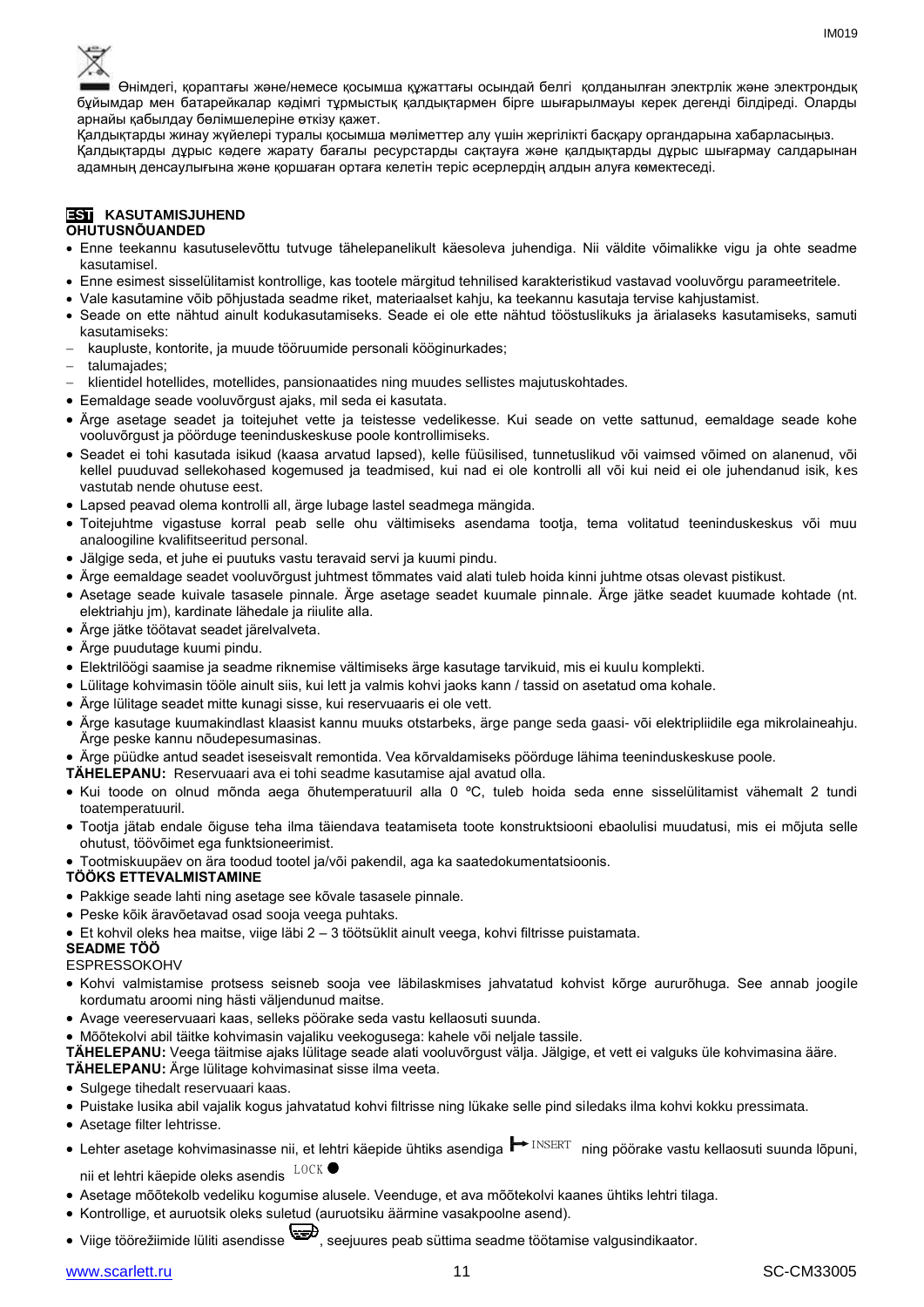IM019

**TÄHELEPANU:** Ärge puudutage töötava kohvimasina metallosi – need on kuumad.

- Peale valmistamise lõpetamist võtke mõõtekolb aluselt ning valage kohv tassidesse.
- Enne filtri ja lehtri väljavõtmist tuleb aur välja lasta, selleks pöörake lüliti asendisse "OFF". Aur väljub läbi auruotsiku. Kui kogu aur on väljunud ning filter ja lehter jahtunud, võtke need välja, pöörates lehtri käepidet kellaosuti suunas asendisse INSERT

**TÄHELEPANU:** Olge ettevaatlik – düüsist väljuv aur on väga kuum.

- Filtrit võib pesta lehtrist eemaldamata, selleks kinnitage see lehtrile filtri fiksaatori (10) abil.
- Enne järgmist kasutamist tehke paus vähemalt 5 minutiks, et seade jõuaks jahtuda.
- **TÄHELEPANU:** Kohvi keetmise ajal, kuni vesi aururõhu all läbi jahvatatud kohvi voolab, ei tohi eemaldada lehtrit filtriga ning avada seadme kaant.

#### PAUSIFUNKTSIOON

 See funktsioon võimaldab peatada kohvimasina töö kohvi valmistamise ajal. Seadke lüliti asendisse PAUSE, kohvi valmistamine peatub ning te võite võtta kannu kohviga ja valada selle tassidesse. Pärast seda on vaja seada kann oma kohale tagasi ning saab jätkata kohvi valmistamist, seades lüliti asendisse « $\mathbf{F}$ ».

#### **CAPPUCCINO**

- Cappuccino valmistamiseks kasutatakse espressokohvi, millele lisatakse kuumast piimast valmistatud vahtu.
- Valage kruusi (ei kuulu komplekti) vahu valmistamiseks vajalik piimakogus. Kruus peab olema piisavalt suur, kuna vahu maht ületab piima mahu kolmekordselt.
- Korrake kõiki alajaotuse ESPRESSOKOHVI VALMISTAMINE punkte.
- Laske kohvijääkidel kolbi tilkuda.
- Asetage auruotsik piima sisse ning viige töörežiimide lüliti asendisse  $\ddot{\mathbf{w}}$
- Pöörake auruotsikut vastu kellaosuti suunda, hoidke seejuures kinni auruotsiku käepidemest.
- Auruotsikust väljuv aur hakkab piima vahustama. Efekti suurendamiseks liigutage kruusi üles-alla.
- Jätkake piima vahustamist soovitud tulemuseni.
- Peale vajaliku vahukoguse moodustumist viige töörežiimide lüliti asendisse "OFF" ning lülitage seade vooluvõrgust välja.
- Valage kohv tassidesse ning katke piimavahuga.

#### **PUHASTUS JA HOOLDUS**

- Enne puhastamist eemaldage seade vooluvõrgust.
- Laske kohvimasinal täielikult maha jahtuda ja puhastage välispinnad pehme kuiva riidega. Ärge kasutage abrasiivseid puhastusvahendeid ja orgaanilisi lahusteid.
- Peske eemaldatavad osad kuuma seebiveega, loputage hoolikalt ja kuivatage ära enne kohale asetamist.

#### KATLAKIVI EEMALDAMINE

- Puhastage regulaarselt kohvimasina katlakivist.
- Katlakivi eemaldamiseks kasutage spetsiaalseid vahendeid, mis on saadavad kauplustest. Katlakivi eemaldusvahendite kasutamisel järgige nende tootja kasutusjuhiseid.
- Peske kohvimasin hoolikalt. Selleks valage reservuaari puhas vesi. Ärge pange masinasse kohvi. Lülitage seade sisse. Korrake protseduuri.
- Puhastage kohvmasinat vähemalt iga 5 kuu järel.

#### **HOIDMINE**

- Täitke nõudmised PUHASTUS.
- Hoidke seade jahedas kuivas kohas.



Antud sümbol tootel, pakendil ja/või saatedokumentatsioonis tähendab, et kasutatud elektrilisi ja elektroonilisi tooteid ja patareisid ei tohi ära visata koos tavaliste olmejäätmetega. Need tuleb anda ära spetsialiseeritud vastuvõtupunktidesse. Täiendava informatsiooni saamiseks olemasolevatest jäätmete kogumise süsteemidest pöörduge kohalike võimuorganite poole.

Õige utiliseerimine aitab hoida kokku hinnalisi ressursse ning ennetada võimalikku negatiivset mõju inimeste tervisele ja ümbritseva keskkonna olukorrale, mis võib tekkida jäätmete ebaõige käitlemise tulemusel.

## **LV LIETOŠANAS INSTRUKCIJA**

#### **DROŠĪBAS NOTEIKUMI**

- Pirms ierīces ekspluatācijas uzmanīgi izlasiet doto lietošanas instrukciju, lai izvairītos no bojājumu radīšanas lietošanas laikā.
- Pirms pirmās ieslēgšanas pārbaudiet, vai tehniskie parametri, kas norādīti uz izstrādājuma, atbilst elektrotīkla parametriem
- Nepareiza ierīces lietošana var radīt tās bojājumus, materiālus zaudējumus un lietotāja veselības kaitējumus.
- Ierīce paredzēta izmantošanai tikai sadzīves vajadzībām. Ierīce nav paredzēta rūpnieciskai vai komerciālai izmantošanai, kā arī izmantošanai:
- veikalu personāla virtuves zonās, birojos un citās ražošanas telpās;
- lauksaimnieku mājās;
- klientiem viesnīcās, moteļos, pansionātos un līdzīgās apmešanās vietās.
- Vienmēr atvienojiet ierīci no elektrotīkla ja Jūs to neizmantojat.
- Negremdējiet ierīci un barošanas vadu ūdenī vai kādā citā šķidrumā. Ja tas ir noticis nekavējoties atvienojiet ierīci no elektrotīkla, pirms turpmākas ierīces izmantošanas pārbaudiet tā darbaspēju un drošību pie kvalificētiem speciālistiem.
- Ierīcei stabili jāatrodas uz sausas līdzenas virsmas. Nenovietojiet ierīci uz karstām virsmām, kā arī siltuma avotu (piem. elektrisko plītiņu), aizkaru tuvumā un zem piekaramiem plauktiem.
- Lai atslēgtu ierīci no elektrotīkla, velciet aiz kontaktdakšas, nevis aiz vada aiz vada.
- Barošanas vada bojājuma gadījumā, drošības pēc, tā nomaiņa jāuztic ražotājam, servisa dienestam vai analoģiskam kvalificētam personālam
- Sekojiet, lai barošanas vads nepieskartos asām malām vai karstām virsmām.

www.scarlett.ru 12 SC-CM33005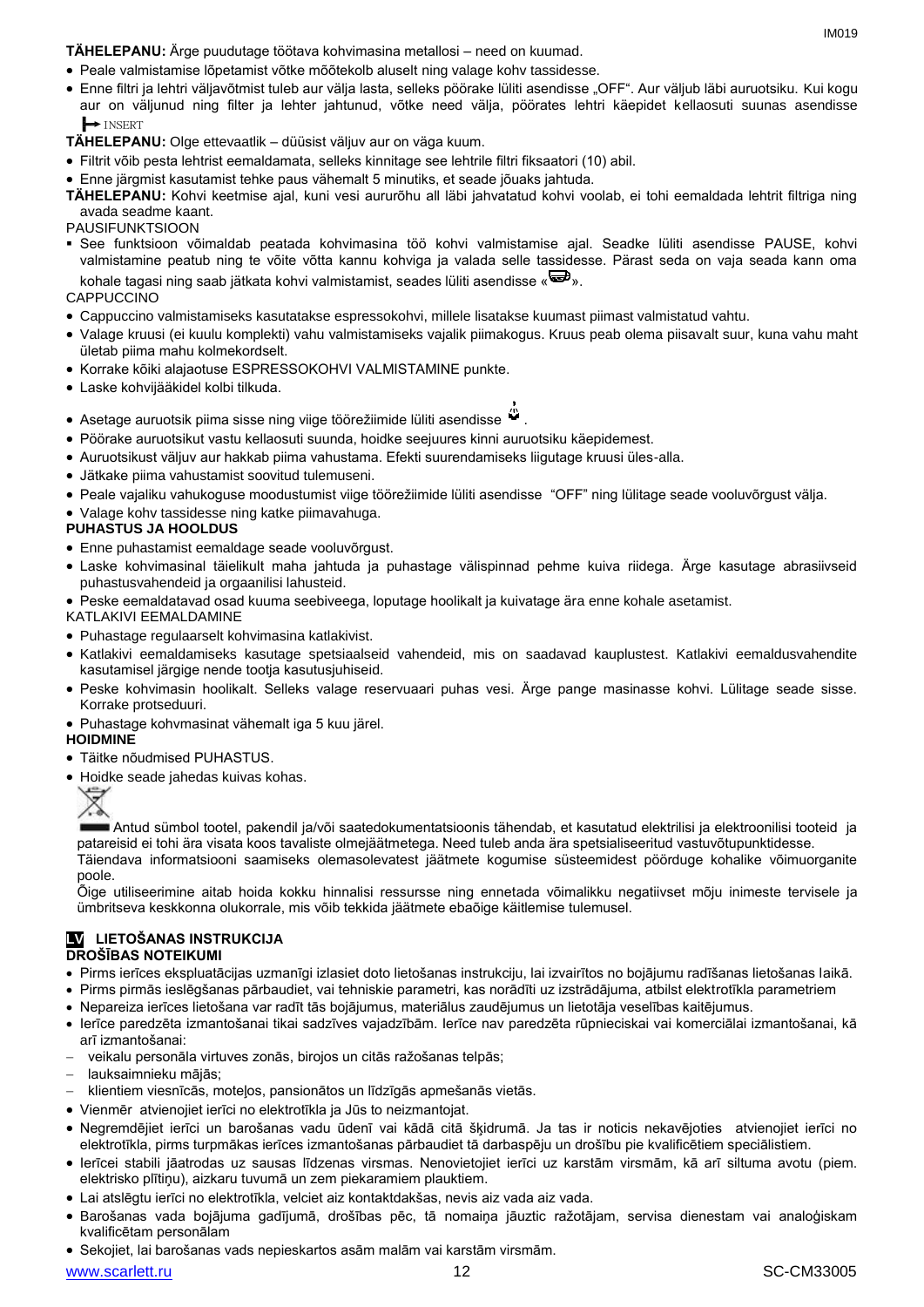- Atvienojot ierīci no elektrotīkla velciet aiz kontaktdakšas, nevis aiz vada.
	- Ierīcei jābūt stabili novietotai uz sausas, līdzenas virsmas. Nenovietojiet to uz karstām virsmām, kā arī blakus siltuma avotiem (piemēram, elektriskām plītīm), aizkariem un zem piekaramajiem griestiem.
	- Nekad neatstājiet ieslēgtu ierīci bez uzraudzības.
	- Nepieskarieties pie karstām virsmām.
	- Lai izvairītos no elektrostrāvas triecena un ierīces bojājumiem, izmantojiet tikai tos piederumus, kas ietilpst tās komplektā.
	- Kafijas aparātu ieslēdziet tikai tad, ja tekne un kolba / tasītes pagatavotajai kafijai ir uzstādītas.
	- Izmantojiet ierīci tikai tad, ja rezervuārā ir ūdens.
	- Neizmantojiet krūku no termoizturīgā stikla citiem mērķiem, kā arī nenovietojiet to uz gāzes vai elektroplītīm un mikroviļņu krāsnīs. Nemazgājiet kolbu trauku mazgāšanas mašīnā.
	- Necentieties patstāvīgi labot ierīci vai nomainīt jebkādas detaļas. Ierīces bojājuma gadījumā dodieties uz tuvāko Servisa centru.
	- **UZMANĪBU:** Rezervuāra atvere nedrīkst būt atvērta ierīces izmantošanas laikā.
	- Ja izstrādājums kādu laiku ir atradies temperatūrā zem 0ºC, pirms ieslēgšanas tas ir jāpatur istabas apstākļos ne mazāk kā 2 stundas.
	- Ražotājs patur sev tiesības bez papildu brīdinājuma ieviest izstrādājuma konstrukcijā nelielas izmaiņas, kas būtiski neietekmē tā drošību, darbspēju un funkcionalitāti.
	- Ražošanas datums ir norādīts uz izstrādājuma un/vai iepakojuma, kā arī pavaddokumentos.

#### **SAGATAVOŠANA DARBAM**

- Izņemiet ierīci no iepakojuma un novietojiet to uz cietas līdzenas virsmas.
- Nomazgājiet visas noņemamās daļas ar siltu ūdeni.
- Lai panāktu lielisku kafijas garšu, izpildiet 2-3 darba ciklus ar ūdeni, neieberot kafiju filtrā.

#### **DARBĪBA**

ESPRESSO KAFIJA

- Kafijas pagatavošanas process noris, izlaižot karstu ūdeni caur malto kafiju zem augsta tvaika spiediena. Tas piešķir kafijai neatkārtojamu aromātu un spilgti izteiktu garšu.
- Atveriet ūdens rezervuāra vāku, pagriežot to pretēji pulksteņrādītāja virzienam.
- Ar mērtrauka palīdzību iepildiet kafijas aparātā nepieciešamo ūdens daudzumu: divām vai četrām tasītēm.

**UZMANĪBU:** Vienmēr atvienojiet ierīci no tīkla, kamēr tajā tiek iepildīts ūdens. Sekojiet, lai ūdens neplūstu pāri kafijas aparāta malām.

**UZMANĪBU:** Neieslēdziet kafijas aparātu, ja tajā nav ūdens.

- Cieši aizveriet rezervuāra vāku.
- Ar karoti ieberiet nepieciešamo maltās kafijas daudzumu filtrā un, nepiespiežot, izlīdziniet to.
- levietojiet filtru piltuvē.
- Piltuvi ievietojiet kafijas aparātā tā, lai piltuves rokturis sakristu ar stāvokli ➡ INSERT un pagrieziet pretēji pulksteņrādītāja<br>virzienam līdz atdurei, lai piltuves rokturis atrastos stāvoklī 「LOCK virzienam līdz atdurei, lai piltuves rokturis atrastos stāvoklī $^{LOCK}$
- Novietojiet mērtrauku uz šķidruma savākšanas paliktņa. Pārliecinieties, ka atvere mērtrauka vākā sakrīt ar piltuves snīpīti.
- Pārbaudiet, lai tvaika padeve būtu bloķēta (tvaika padeves sprausla galējā kreisajā stāvoklī).
- Uzstādiet darba režīmu pārslēgu stāvoklī ">, iedegsies darba gaismas indikators.
- **UZMANĪBU:** nepieskarieties kafijas aparāta metāla daļām ierīces darbības laikā, jo tās ir karstas.
- Pēc pagatavošanas beigām noņemiet mērtrauku no paliktņa un ielejiet kafiju tasītēs.
- Pirms filtra un piltuves izņemšanas ir jāizlaiž tvaiks, pagriežot pārslēgu stāvoklī "OFF". Tvaiks izplūdīs caur tvaika padeves sprauslu. Kad viss tvaiks izplūdīs un filtrs ar piltuvi atdzisīs, izņemtie tos, pagriežot piltuves rokturi pulksteņrādītāja virzienā INSERT

# līdz stāvoklim **+** INSERT

**UZMANĪBU:** Esiet piesardzīgi – no sprauslas izplūstošais tvaiks ir ļoti karsts.

- Filtru var izmazgāt, neizņemot no piltuves. Šim nolūkam nostipriniet to piltuvē ar filtra fiksatoru (10)
- Pirms nākamās izmantošanas izdariet pārtraukumu ne mazāku par 5 minūtēm, lai ierīce pagūtu atdzist.
- **UZMANĪBU:** Pagatavošanas laikā, kamēr ūdens zem spiediena plūst cauri maltajai kafijai, nedrīkst izņemt piltuvi ar filtru un atvērt vāku

#### PAUZES FUNKCIJA

 Šī funkcija ļauj apturēt ierīces darbību kafijas pagatavošanas laikā. Pārslēdziet slēdzi stāvoklī "PAUSE", kafijas pagatavošanas process tiks apturēts, jūs varat izņemt trauku ar kafiju un saliet to pa tasītēm. Pēc tam trauks ir jāievieto atpakaļ un jāturpina kafijas pagatavošana, uzstādot pārslēgu stāvoklī « »

#### KAPUČĪNO KAFIJA

- Kapučīno pagatavošanai izmanto espresso kafiju, pievienojot tai karsta piena putas.
- Ielejiet krūzē (neietilpst komplektā) putu pagatavošanai nepieciešamo piena daudzumu. Krūzei jābūt pietiekami lielai, jo putas pēc apjoma trīs reizes pārsniedz pienu.
- Izpildiet visus sadaļas ESPRESSO KAFIJAS PAGATAVOŠANA punktus.
- Ļaujiet kafijas atliekām notecēt traukā.
- levietojiet tvaika padeves sprauslu pienā un pārslēdziet darba režīmu pārslēgu stāvoklī " "
- Pagrieziet tvaika padeves sprauslu pretēji pulksteņrādītāja virzienam, turot sprauslas rokturi.
- No sprauslas izplūstošais tvaiks sāks putot pienu. Efekta uzlabošanai pārvietojiet krūzi uz augšu, uz leju.
- Turpiniet putot pienu līdz vēlamajam rezultātam.
- Pēc pietiekama putu daudzuma izveidošanās pārslēdziet darba režīmu pārslēgu stāvoklī "OFF" un atvienojiet ierīci no elektrotīkla.
- Salejiet kafiju tasītēs un pārklājiet ar piena putām.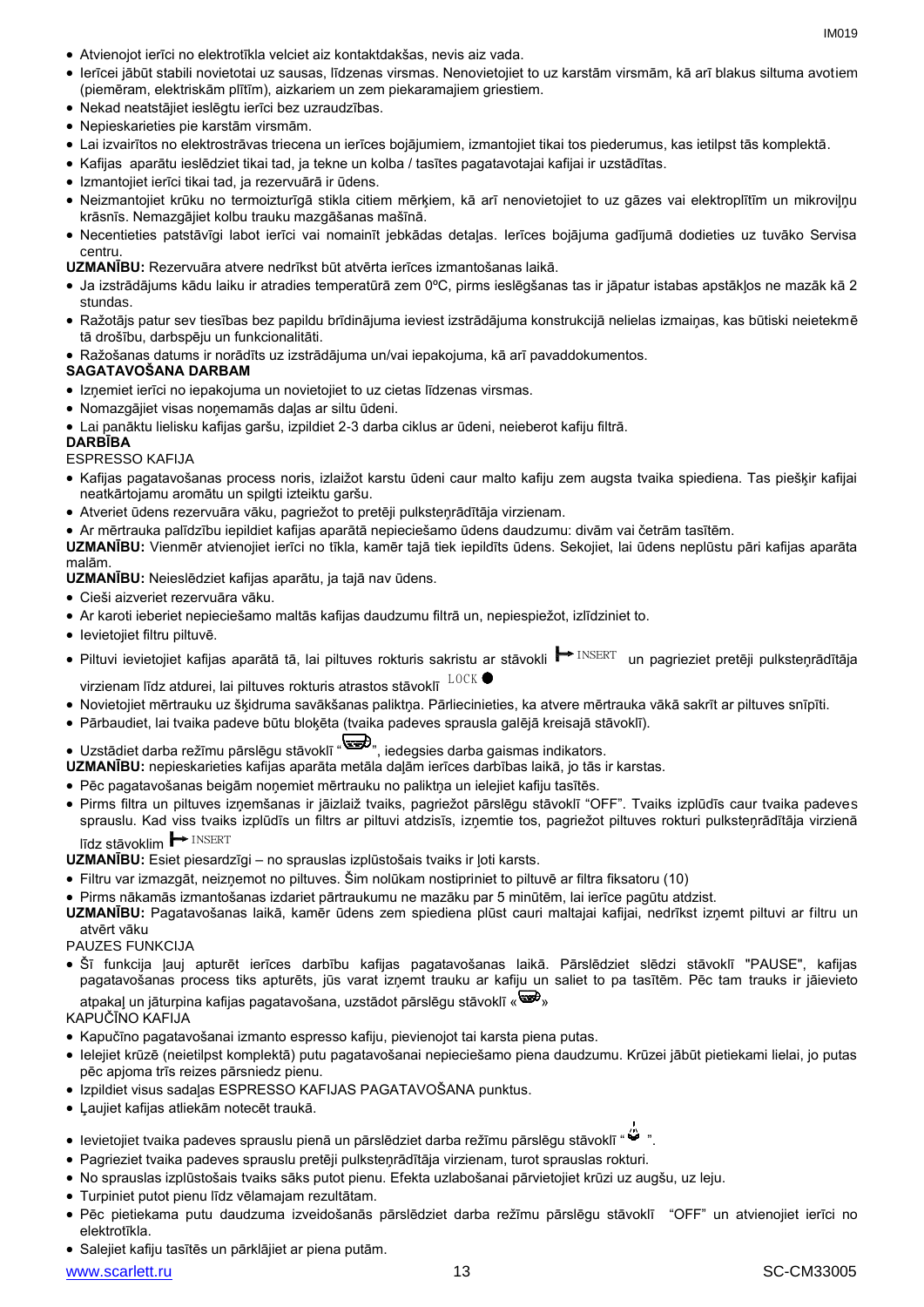#### **TĪRĪŠANA UN APKOPE**

- Vienmēr atvienojiet ierīci no elektrotīkla pirms tā tīrīšanas.
- Ļaujiet kafijas aparātam pilnīgi atdzist un noslaukiet ārējās virsmas ar sausu, mīkstu drānu. Neizmantojiet agresīvus ķīmiskus un abrazīvus tīrīšanas līdzekļus.
- Nomazgājiet visas noņemamās daļas ar karstu ūdeni un ziepēm, kārtīgi noskalojiet un pirms uzstādīšanas vietā nožāvējiet pilnībā sausas.

KATLAKMENS LIKVIDĒŠANA

- Regulāri attīriet kafijas aparātu no katlakmens.
- Lai likvidētu katlakmeni, izmantojiet ieteiktos līdzekļus, kurus iespējams iegādāties tirdzniecības tīklos, stingri sekojiet norādījumiem, kas norādīti uz to iepakojuma.
- Kārtīgi noskalojiet kafijas aparātu. Šim nolūkam ielejiet rezervuārā tīru ūdeni, neieberot kafiju ieslēdziet ierīci. Atkārtojiet ciklu vēl vienu reizi.
- Veiciet attīrīšanu ne retāk kā vienu reizi 5 mēnešos.

#### **GLABĀŠANA**

- Izpildiet TĪRĪŠANA UN APKPOPE sadaļas nosacījumus.
- Glabājiet ierīci sausā vēsā vietā.



Šis simbols uz izstrādājuma, iepakojuma un/vai pavaddokumentiem nozīmē, ka nolietotus elektro- vai elektroniskos izstrādājumus un baterijas nedrīkst izmest kopā ar parastajiem sadzīves atkritumiem. Tie ir jānodod specializētajos pieņemšanas punktos.

Lai iegūtu papildu informāciju par esošajām atkritumu savākšanas sistēmām, vērsieties vietējā pašvaldībā.

Pareiza utilizācija palīdzēs saglabāt vērtīgus resursus un novērst iespējamo negatīvo ietekmi uz cilvēku veselību un apkārtējās vides stāvokli, kas var rasties nepareizas rīkošanās ar atkritumiem rezultātā.

## **LT** VARTOTOJO INSTRUKCIJA

#### **SAUGUMO PRIEMONĖS**

- Prietaiso gedimams išvengti prieš pirmąjį naudojimą atidžiai perskaitykite šią instrukciją.
- Prieš įjungdami prietaisą pirmą kartą įsitikinkite, ar prietaiso etiketėje nurodytos techninės charakteristikos atitinka tinklo parametrus.
- Neteisingai naudodamiesi gaminiu, Jūs galite jį sugadinti, patirti nuostolių arba pakenkti savo sveikatai.
- Prietaisas nėra skirtas pramoninėms ir komercinėms reikmėms, taip pat naudoti:
- parduotuvių, biurų ir kitų gamybinių patalpų personalo virtuvių zonose;
- ūkininkų namuose;
- klientams ligoninėse, moteliuose, pensionatuose ir kitose gyvenamosiose vietose.
- Nesinaudodami prietaisu, visada išjunkite jį iš elektros tinklo.
- Nenardinkite prietaiso ir maitinimo laido į vandenį bei kitus skysčius. Įvykus tokiai situacijai, nedelsdami išjunkite prietaisą iš elektros tinklo ir nesinaudokite juo, kol jo darbingumą ir saugumą nepatikrins kvalifikuoti specialistai.
- Prietaisas nėra skirtas naudoti fizinę, jutiminę ar protinę negalią turintiems asmenims (įskaitant vaikus) ar patirties ir žinių neturintiems asmenims, jei jų neprižiūri ar jų dėl eksploatavimo neinstruktuoja už prietaiso saugą atsakingas asmuo.
- Vaikus reikia prižiūrėti, kad jie nežaistų prietaisu.
- Pažeistą maitinimo laidą, siekiant išvengti pavojaus, turi pakeisti gamintojas, techninės priežiūros tarnyba ar kvalifikuotas personalas.
- Pasirūpinkite, kad elektros laidas neliestų aštrių kampų ir karštų paviršių.
- Traukdami kištuką iš elektros lizdo, niekada netempkite laido.
- Prietaisas turi tvirtai stovėti ant sauso lygaus paviršiaus. Nestatykite kavos virimo aparato ant karštų paviršių bei šalia šilumos šaltinių (pvz., elektrinių viryklių), užuolaidų ir po pakabinamosiomis lentynomis.
- Niekada nepalikite ijungto prietaiso be priežiūros.
- Nelieskite karštų prietaiso paviršių.
- Nenaudokite neįeinančių į prietaiso komplektą reikmenų, nes kitaip elektros srovė gali Jus nutrenkti arba prietaisas gali būti pažeistas.
- Jjunkite kavos virimo aparatą tik tada, kai padėklas, kavos talpa bei puodeliai yra savo vietose.
- Nesinaudokite prietaisu, jeigu vandens rezervuare nėra vandens.
- Nenaudokite vandens talpos iš temperatūrai atsparaus stiklo kitiems tikslams ir nestatykite jos ant dujinių ir elektrinių viryklių ir į mikrobangų krosneles.Neplaukite vandens talpos indų plovimo mašinose.
- Nebandykite savarankiškai remontuoti prietaiso arba keisti jo detalių. Atsiradus gedimams kreipkitės į artimiausią Serviso centrą.
- **DĖMESIO:** Naudojant aparatą, talpos anga turi būti uždaryta.
- Jeigu gaminys kai kurį laiką buvo laikomas žemesnėje nei 0 ºC temperatūroje, prieš įjungdami prietaisą palaikykite jį kambario temperatūroje ne mažiau kaip 2 valandas.
- Gamintojas pasilieka teisę be atskiro perspėjimo nežymiai keisti įrenginio konstrukciją išsaugant jo saugumą, funkcionalumą bei esmines savybes.
- Gamybos data nurodyta ant gaminio ir (arba) pakuotėje, taip pat lydinčioje dokumentacijoje.

#### **PARUOŠIMAS NAUDOJIMUI**

- Išpakuokite aparatą ir padėkite jį ant plokščio pagrindo.
- Šiltu vandeniu išplaukite visas išimamas konstrukcines dalis
- Norėdami užtikrinti puikų kavos skonį, 2-3 procedūras atlikite nepildami į filtrą kavos.

#### **NAUDOJIMAS**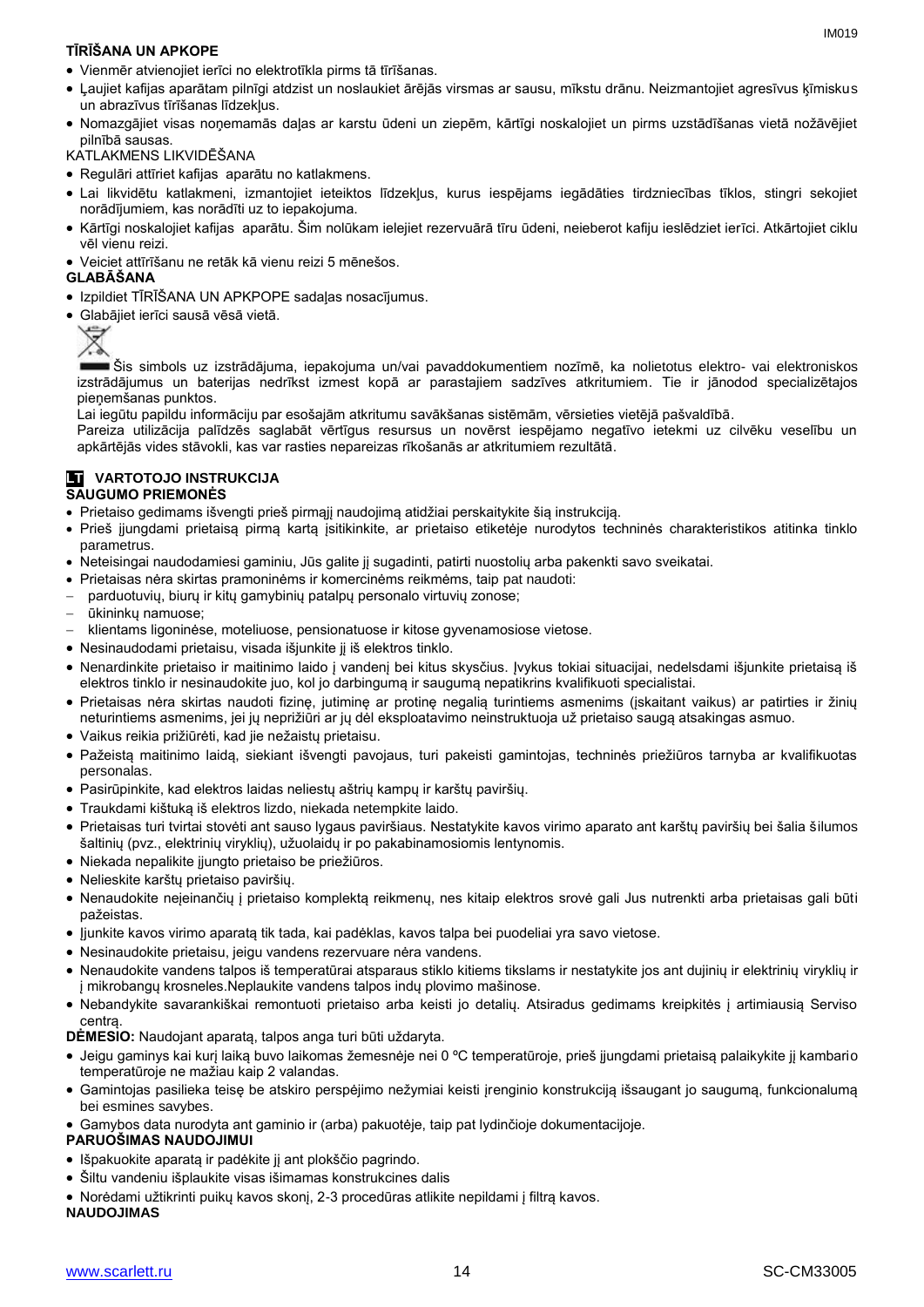#### **RUOŠIANT "ESPRESSO" KAVĄ**

- "Espresso" unikalus kavos paruošimo būdas, kai karštas vanduo praleidžiamas pro kavą esant aukštam garų slėgiui. Tai suteikia subtilų aromatą ir nuostabų skonį.
- Nuimkite vandens talpos dangtelį, pasukdami prieš laikrodžio rodyklę.
- Naudodami grafiną, įpilkite į talpą reikiamą vandens kiekį: 2 ar 4 puodeliams.
- **DĖMESIO:** visada išjunkite prietaisą, kai pilsite vandenį. Įsitikinkite, kad vanduo nebėgtų pro kraštus

#### • Atgal uždėkite vandens talpos dangteli

**DĖMESIO:** Neįjunkite kavos ruošimo aparato į jį neįpylę vandens.

- Įberkite reikiamą kavos kiekį į filtrą ir paskirstykite ją vienodai. Kavos nesuspauskite.
- Įdėkite filtrą į krepšelį.
- Įdėkite krepšelį į kavos aparatą, kad rankenėlė būtų sutaptų su reikiama ➡ INSERT padėtimi ir pasukite ją pilnai į dešinę, kol ji<br>užfiksuojama <sup>LOCK</sup> padėtimi

užfiksuojama <sup>LOCR</sup> padėtimi

- Padėkite grafiną ant skysčių surinkimo padėklo. Įsitikinkite, kad dangtelio anga sutaptų su krepšelio vamzdeliu.
- Įsitikinkite, kad būtų užkimštas putojimo vamzdelis (putojimo priemonė toliausiai kairėje pusėje)

# • Nustatykite režimo jungiklį padėtimi, kad įsijungtų šviesos indikatorius.

- **DĖMESIO:** Ruošiant kavą nelieskite metalinių kavos aparato detalių, nes jos bus labai karštos.
- Baigę, nuimkite nuo padėklo grafiną ir įpilkite kavą į puodelius.
- Prieš išimdami filtrą, išleiskite garą. Norėdami tai atlikti, jungiklį nustatykite "OFF" (išjungta) padėtimi. Garas išeis pro putojimo vamzdelį. Išleidę garą ir, kai atvėso filtras ir krepšelis, išimkite juos sukdami rankenėlę pagal laikrodžio rodyklę
	- INSERT padėtimi  $\rightarrow$  INSERT padėtimi.

**DĖMESIO:** Saugokitės iš antgalio išeinančių karštų garų.

- Filtrą galite išskalauti neišimdami jo iš krepšelio. Norėdami tai padaryti, filtrą krepšelyje pritvirtinkite filtro fiksatoriumi (10).
- Norėdami pasinaudoti aparatu dar kartą, leiskite jam atvėsti mažiausiai 5 min.

**DĖMESIO:** Ruošimo metu vanduo praleidžiamas pro kavą esant aukštam slėgiui. Šiuo momentu negalėsite išimti krepšelio su filtru ir atverti dangtelio.

- "PAUSE" (pauzė) režimas
- Ruošiant kavą, šiuo režimu galima nutraukti šią procedūrą. pasukite jungiklį "PAUSE" (pauzė) padėtimi, aparatas sustos ir jūs galėsite išimti grafiną ir į puodelius įpilti "kapučino" kavą. Tada padėkite grafiną į vietą ir tęskite pradėtą kavos ruošimo procedūrą, nustatydami jungiklį **wad** padėtimi.

"KAPUČINO" RUOŠIMAS

- "Capuccino" "espresso" kava pagardinta viršuje nusistovinčiu garintu ir putojančiu pienu.
- Į asotėlį (netiekiamas) įpilkite reikiamą pieno kiekį, kurį garinsite. Asotėlis turi būti pakankamai didelis, nes putų susidaro tris kartus daugiau nei įpilta pieno.
- Atlikite visus veiksmus, kaip ir "ESPRESSO RUOŠIMO" atveju.
- Leiskite visai kavai subėgti į grafiną.
- Panardinkite putojimo vamzdelį į pieną ir pasukite jungiklį padėtimi.
- Pasukite putojimo vamzdelį prieš laikrodžio rodyklę, laikydami jį putojimo priemone.
- Garas išeis pro antgalį pieno garinimui. Aukštyn žemyn judinant ąsotėlį, susidarys daugiau putų
- Toliau garinkite pieną, kol pasieksite reikiamą rezultatą.
- Kai susidarys pakankamai putų, pasukite režimo jungiklį "OFF" padėtimi ir išjunkite apartą.
- Ipilkite "espresso" ir ant viršaus užpilkite garinto pieno.

#### **72BVALYMAS IR PRIEŽIŪRA**

- Prieš valydami prietaisą visada išjunkite jį iš elektros tinklo.
- Palaukite, kol kavos virimo aparatas visiškai atvės ir nuvalykite išorinius paviršius sausu minkštu audiniu. Nenaudokite agresyvių cheminių arba šveitimo medžiagų.
- Išplaukite visas nuimamąsias dalis karštu vandeniu su indų plovimo priemone, kruopščiai išskalaukite ir sausai nuvalykite prieš statydami į vietą.

#### NUKALKINIMAS

- Reguliariai valykite kavos virimo aparatą nuo kalkių nuosėdų.
- Kalkių nuosėdoms pašalinti naudokite rekomenduojamas priemones, kurias galima įsigyti prekybos tinkle, ir griežtai laikykitės nurodymų ant pakuotės.
- Kruopščiai išplaukite kavos virimo aparatą. Įpilkite į rezervuarą švaraus vandens ir, neįberdami kavos, įjunkite prietaisą. Pakartokite ciklą dar kartą.
- Valykite ne rečiau kaip kartą per 5 mėnesius.

#### **SAUGOJIMAS**

- Atlikite visus "VALYMAS IR PRIEŽIŪRA" skyriaus reikalavimus.
- Prietaisą laikykite sausoje vėsioje vietoje.

Šis simbolis ant gaminio, pakuotėje ir (arba) lydinčioje dokumentacijoje reiškia, kad naudojami elektriniai ir elektroniniai gaminiai bei baterijos neturėtų būti išmetami (išmestos) kartu su įprastinėmis buitinėmis atliekomis. Juos (jas) reikėtų atiduoti specializuotiems priėmimo punktams.

Norint gauti papildomos informacijos apie galiojančias atliekų surinkimo sistemas, kreipkitės į vietines valdžios institucijas. Teisingai utilizuojant atliekas, sutaupysite vertingų išteklių ir apsaugosite žmonių sveikatą ir aplinką nuo neigiamo poveikio, galinčio kilti netinkamai apdorojant atliekas.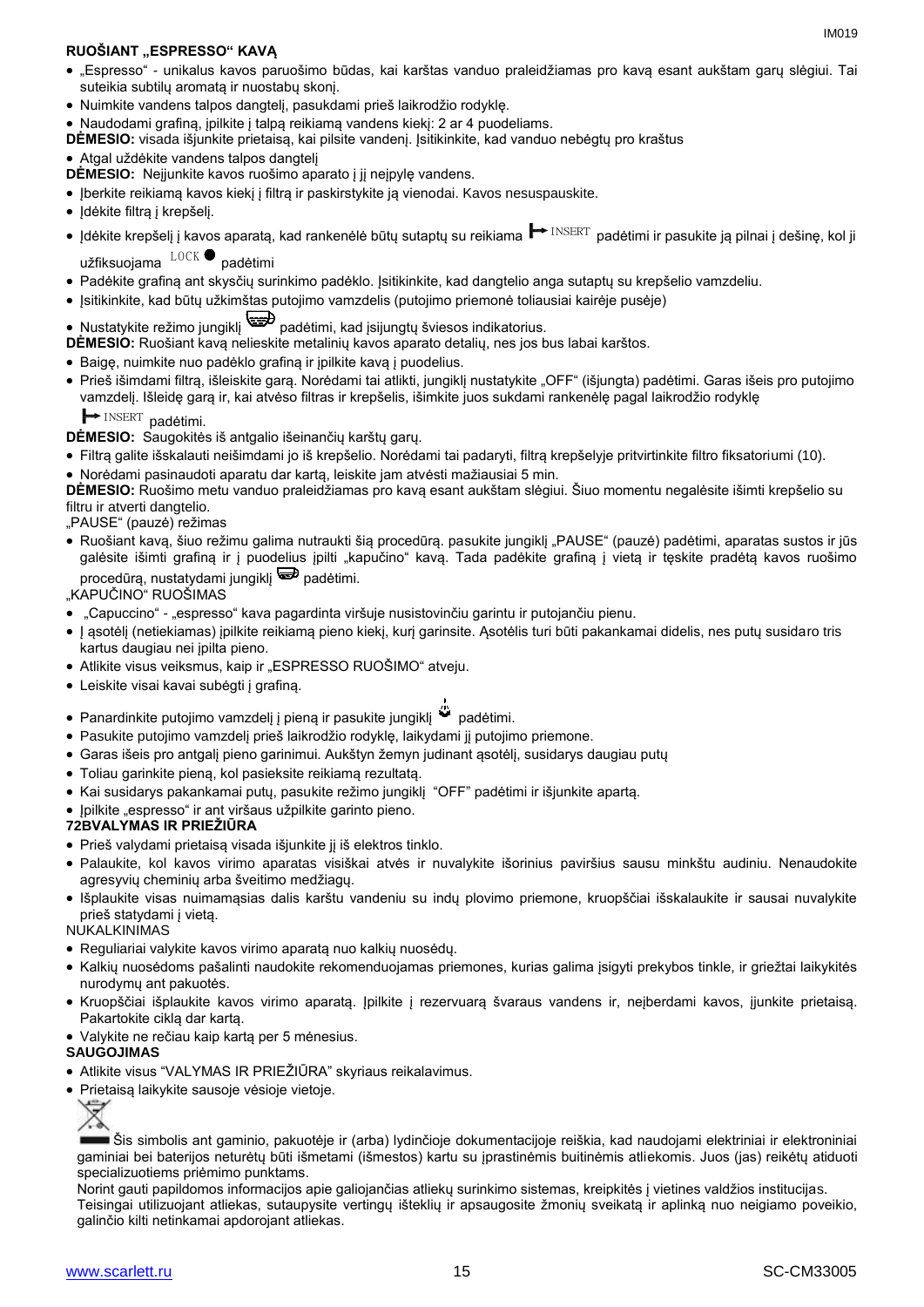#### **H HASZNALATI UTASÍTÁS FONTOS BIZTONSÁGI INTÉZKEDÉSEK**

- A készülék használata előtt, a készülék károsodása elkerülése érdekében figyelmesen olvassa el a Használati utasítást.
- Első használat előtt ellenőrizze, megfelelnek-e a terméken feltüntetett műszaki adatok a villamos hálózat adatainak.
- A helytelen kezelés a készülék károsodásához, anyagi kárhoz, vagy a használó egészségkárosodásához vezethet.
- A készülék kizárólag háztartásban használható. A készülék nem alkalmas ipari és kereskedelmi használatra illetve nem használható:
- személyzet által üzletek, irodák konyhai helyiségében és egyéb ipari helyiségben;
- farmházakban;
- szállodák, motelek, panziók, illetve egyéb hasonló szállás vendégei által.
- Használaton kívül mindig áramtalanítsa a készüléket.
- Ne merítse a készüléket és a vezetéket vízbe, vagy más folyadékba. Ha ez megtörtént, mielőtt újból használná a készüléket – ellenőrizze működését szakember segítségével.
- A készüléket száraz, sima felületre szilárdan kell felállítani. Ne alítsa fel a készüléket forró felületre, valamint hőforrás (villamos tűzhely) függöny közelében és függő polcok alatt.
- Soha ne hagyja felügyelet nélkül a bekapcsolt teafőzőt.
- A villamos vezeték meghibásodása esetén veszély elkerülése érdekében annak cseréjét végezze a gyártó a szervizközpont, illetve hasonlóan szakképzett személyzet.
- Figyeljen, hogy a vezeték ne érintkezzen éles, forró felülettel.
- A készülék áramtalanítása közben fogja a csatlakozódugót, ne húzza a vezetéket.
- A készüléket száraz, sima felületre szilárdan kell felállítani. Ne állítsa a készüléket forró felületre, valamint ne tartsa azt, meleget kibocsátó készülékek (például, villanysütő), függöny közelében, és függő polcok alatt.
- Soha ne hagyja felügyelet nélkül a bekapcsolt készüléket.
- Ne érjen forró felülethez.
- Áramütés, készülékkárosodás elkerülése érdekében ne használjon készlethez nem tartozó tartozékot.
- Csak felhelyezett kávétartóval és kancsóval kapcsolja / csészéket be a készüléket.
- Csak megtöltött víztartállyal használja a készüléket.
- Ne használja egyéb célra a hőálló üvegkancsót, és ne állítsa azt gáz,- villanytűzhelyre, illetve mikrohullámú sütőbe. Ne mossa a kancsót mosogatógépben.

Ne próbálja egyedül javítani a készüléket, cserélni az alkatrészeket. Forduljon a közeli szervizbe.

- **FIGYELEM:** A készülék használata közben a víztartály fedele legyen zárva!
- Amennyiben a készüléket valamennyi ideig 0 ºC–nál tárolták, bekapcsolása előtt legalább 2 órán belül tartsa szobahőmérsékleten.
- A gyártónak jogában áll értesítés nélkül másodrendű módosításokat végezni a készülék szerkezetében, melyek alapvetően nem befolyásolják a készülék biztonságát, működőképességét, funkcionalitását.
- A gyártási idő a terméken és/vagy a csomagoláson, illetve a kísérő dokumentumokban található.

#### **MŰKÖDÉS ELŐTTI ELŐKÉSZÜLETEK**

- Csomagolja ki a készüléket és állítsa fel szilárd, egyenes felületre.
- Mossa meg az összes levehető tartozékot meleg vízzel.
- Amennyiben kiváló ízhatást kíván elérni, kapcsolja be a készüléket és végezzen el 2-3 ciklust csak vízzel, kávé nélkül.

#### **MŰKÖDÉS**

#### ESPRESSO KÁVÉ

- Kávéfőzés közben a forró víz magas gőznyomás alatt áteresztődik az őrölt kávén keresztül. Ennek köszönhetően egyedi aroma és élénk ízhatás biztosítható.
- Vegye le a víztartály fedelét. Ennek érdekében fordítsa el az óramutató járásával ellenkező irányba.
- A mérőkanna segítségével töltse meg a kávéfőzőt vízzel: két vagy négy csésze számára.

**FIGYELEM:** Víztöltéskor mindig áramtalanítsa a készüléket. Ügyeljen arra, hogy a víz ne folyjon ki a kávéfőzőből.

Szorosan zárja le a víztartály fedelét.

- **FIGYELEM:** Ne kapcsolja be a kávéfőzőt víz nélkül.
- A kanál segítségével rakjon elegendő őrölt kávét a szűrőbe, és simítsa el, de ne erőteljesen.
- Helyezze a szűrőt a tölcsérbe.
- A tölcsért helyezze a kávéfőzőbe úgy, hogy a tölcsér fogantyúja megegyezzen a <sup>┣━</sup> <sup>INSERT</sup> jelzéssel, és fordítsa el az<br>óramutató iárásával ellenkező iránγba úgγ, hogy a tölcsér fogantγúia <sup>L0CK ●</sup>helyzetben legyen.
- óramutató járásával ellenkező irányba úgy, hogy a tölcsér fogantyúja helyzetben legyen.
- Állítsa a mérőkannát a folyadékelfogó alátétre. Bizonyosodjon meg arról, hogy a mérőkanna fedelében lévő rés egybeesik a tölcsér orrával.
- Ellenőrizze, hogy a páraadagolás el legyen zárva (a gőzfúvóka baloldali helyzetben áll).
- Állítsa a működési üzemmód kapcsolót helyzetbe, közben ki kell gyúlnia a működést jelző égőnek.

#### **FIGYELEM:** működés közben ne érjen a kávéfőző fémtartozékaihoz, nagyon forróak.

- Miután a kávé elkészült, vegye le a mérőkannát az alátétről és töltse ki a kávét a csészékbe.
- Mielőtt kivenné a szűrőt a tölcsérrel, engedje ki a gőzt. Ennek érdekében állítsa a kapcsolót OFF helyzetbe. A gőz a gőzfúvókából fog kiáramlani. Amikor az összes gőz kiáramlik és a szűrő a tölcsérrel kihűl, vegye ki őket, elfordítva a tölcsér INSERT helyzethe

fogantyúját az óramutató járása irányában ■ INSERT helyzetbe. **FIGYELEM:** A fúvókából kiáramló gőz nagyon forró, legyen óvatos.

- A szűrőt moshassa anélkül, hogy kivenné a tölcsérből. Ennek érdekében rögzítse a szűrőt a tölcsérben a szűrőrögzítő segítségével (10).
- Következő használat előtt tartson legalább 5 perc szünetet, hogy a készülék érkezzen kihűlni.
- **FIGYELEM:** Kávéfőzés közben, amikor a gőz nyomás alatt áthatol az őrölt kávén keresztül, a tölcsért a szűrővel kivenni és a fedelet levenni tilos!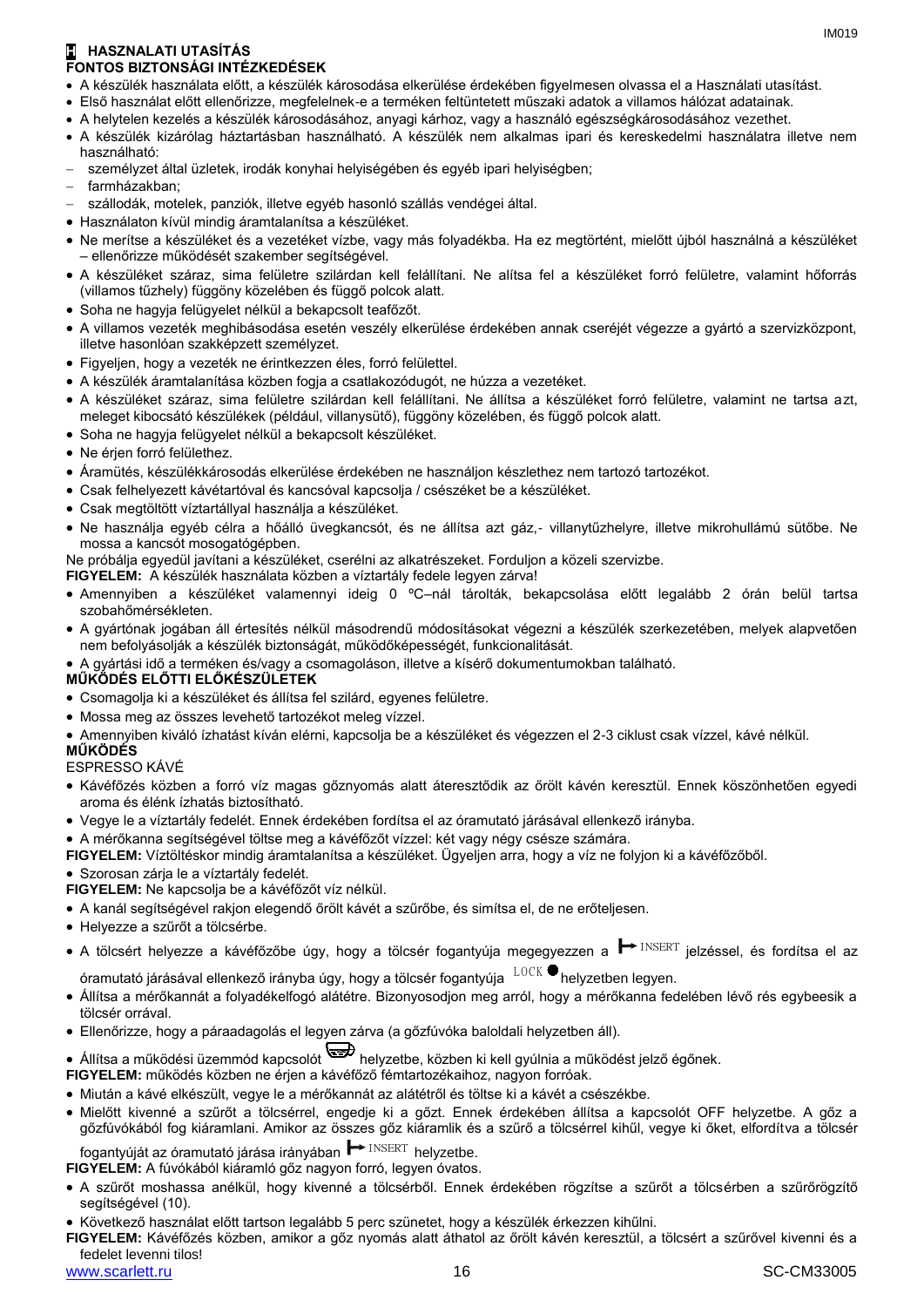#### PAUSE FUNKCIÓ

 Ez a funkció lehetőséget nyújt leállítani a kávéfőzőt kávéfőzés közben. Állítsa a kapcsolót PAUSE helyzetbe, a főzési folyamat leáll, ekkor leveheti a kávéval megtöltött kannát és kitöltheti a kávét a csészékbe. Ezek után, helyezze a kávékannát vissza a helyére és folytassa a kávéfőzést, átállítva a kapcsolót  $\overline{\mathbb{D}}$  helyzetbe.

КAPUCSINO KÁVÉ

- Kapucsino elkészítéséhez espresso kávét használnak forró tejhab hozzáadásával.
- Öntsön a csészébe (a szett nem tartalmaz) tejet, a tejhab elkészítéséhez szükséges mennyiségben. A csésze legyen elég nagy, mivel a tejhab a tej térfogatának háromszorosa.
- Végezze el az ESPRESSO KÁVÉ ELKÉSZÍTÉSE megnevezésű rész lépéseit.
- Hagyja lecsorogni a kávét a mérőkannába.
- Merítse a gőzfúvókát a tejbe és állítsa a működési üzemmód kapcsolót « helyzetbe.
- Fordítsa el a gőzfúvókát az óramutató járásával ellenkező irányba, közben fogja a gőzfúvóka fogantyúját.
- A gőzfúvókából kiáramló gőz habot képez a tejből. A jobb hatás érdekében emelje fel és eressze le a csészét néhányszor.
- Folytassa a műveletet, amíg eléri a szükséges eredményt.
- Szükséges habmennyiség elérésekor, állítsa az üzemmód kapcsolót "OFF" helyzetbe és áramtalanítsa a készüléket.
- Öntse ki a kávét a csészékbe és rakja rá a habot.

#### **TISZTITÁS ÉS KARBANTARTÁS**

- Tisztítás előtt mindig áramtalanítsa a készüléket.
- Hagyja teljesen lehűlni a kávéfőzőt, majd törölje meg kívülről puha, száraz törlőkendővel. Ne használjon agresszív kémiai szert, illetve súrolószert.
- Mossa meg az összes levehető tartozékot meleg szappanos vízzel, visszahelyezés előtt alaposan mossa meg, és törölje szárazra azokat.

### VÍZKŐ ELTÁVOLÍTÁSA

- Rendszeresen tisztítsa a kávéfőzőt a vízkövesedéstől.
- Vízkőtisztítás céljából használjon üzletben árusított vízkőellenes szereket. Használja a tisztítószert a csomagoláson előírt utasításoknak megfelelően.
- Alaposan mossa meg a kávéfőzőt. E célból töltsön tiszta vizet a tartályba, kávéadagolás nélkül kapcsolja be a készüléket. Ismételje meg a műveletet.
- Legalább 5 hónaponként tisztítsa a készüléket.

### **TÁROLÁS**

- Kövesse a TISZTÍTÁS rész lépéseit.
- Száraz, hűvös helyen tárolja.



Ez a jel a terméken, csomagoláson és/vagy kísérő dokumentumokon azt jelenti, hogy ezeket a használt villamos és elektronikus termékeket és elemeket tilos az általános háztartási hulladékkal kidobni. E tárgyakat speciális befogadó pontokban kell leadni.

A hulladékbefogadó rendszerrel kapcsolatos kiegészítő információért forduljon a helyi illetékes hatósághoz.

A megfelelő hulladékkezelés segít megőrizni az értékes erőforrásokat és megelőzheti az olyan esetleges negatív hatásokat az emberi egészségre és a környezetre, amelyek a nem megfelelő hulladékkezelés következtében felmerülhetnek fel.

#### **ROINSTRUCŢIUNI DE UTILIZARE MĂSURI DE SIGURANȚĂ**

- Citiți cu atenție aceste instrucțiuni înainte de a utiliza aparatul pentru a evita defecțiunile în timpul utilizării.
- Înainte de prima conectare, verificați dacă caracteristicile tehnice indicate pe produs corespund parametrilor rețelei electrice.
- Manipularea necorespunzătoare poate duce la deteriorarea produsului, pagube materiale și poate cauza daune sănătății utilizatorului.
- A se utiliza doar în scopuri de utilizare casnică. Aparatul este destinat doar pentru utilizare în condiții casnice. Aparatul nu este destinat pentru utilizare industrială și comercială, precum și pentru utilizare în:
- zonele de bucătărie pentru personalul din magazine, oficii și alte încăperi de producere;
- ferme;
- clienții din hoteluri, moteluri, pensiuni și alte spații de locuit similare.
- Dacă aparatul nu se utilizează, deconectați-l de fiecare dată de la rețeaua electrică.
- Nu introduceți aparatul și cablul de alimentare în apă sau alte lichide. Însă dacă acest lucru s-a întâmplat, deconectați imediat aparatul de la sursa de alimentare și înainte de a-l utiliza în continuare, verificați capacitatea de funcționare și siguranța aparatului la specialisti calificati.
- Aparatul nu este destinat persoanelor (inclusiv copiilor) cu capacități fizice, senzoriale și mintale reduse sau dacă ele nu posedă experiență de viață sau cunoștințe, dacă ele nu sunt supravegheate sau instruite privitor la utilizarea aparatului de persoana, responsabilă de siguranța lor.
- Supravegheați copiii pentru a nu le permite jocul cu aparatul.
- Pentru a preveni situațiile periculoase, în cazul deteriorării cablului de alimentare, este necesar ca acesta sa fie înlocuit de producător, centrul de reparații sau de personalul similar calificat.
- Aveți grijă ca cablul de alimentare să nu se atingă de margini ascuțite și suprafețe fierbinți.
- La deconectarea aparatului de la sursa de energie electrică, trageți de ștecher și nu apucați de cablu.
- Aparatul trebuie să fie poziționat în mod stabil pe o suprafață uscată și plană. Nu așezați aparatul pe o suprafață fierbinte sau în apropierea surselor de căldură (de exemplu, plite electrice de gătit), perdelelor și rafturilor suspendate.
- Nu lăsați niciodată aparatul în funcțiune fără supraveghere.
- Nu atingeți suprafete fierbinti.
- Pentru a evita electrocutarea și defectarea aparatului, utilizați numai accesoriile incluse în setul de livrare.

www.scarlett.ru 17 SC-CM33005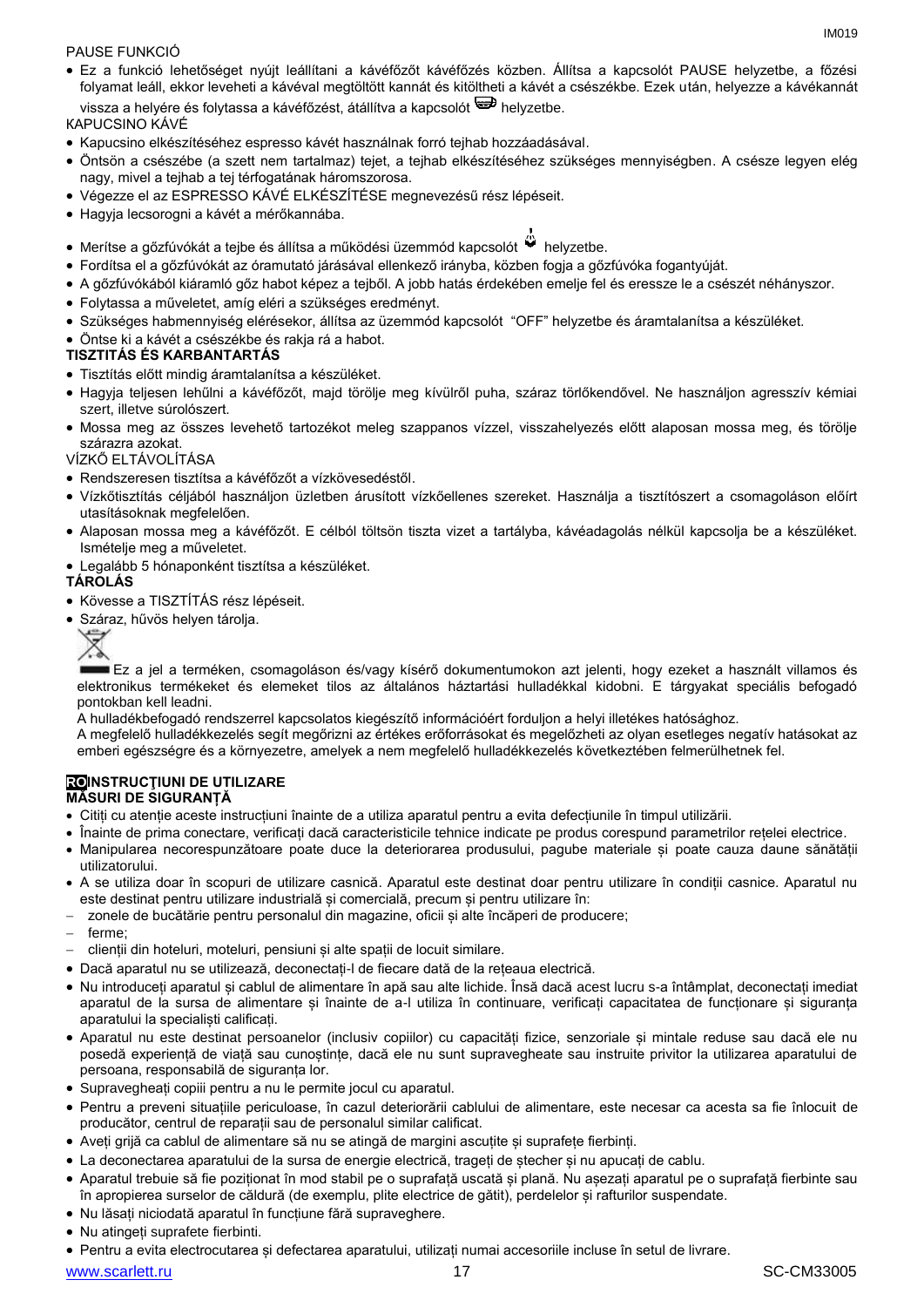- Conectaţi cafetiera doar atunci când vasul pentru cafeaua pregătită este instalat la locul corespunzător.
- Pentru a fierbe cafeaua, turnaţi doar apă rece.
- Nu utilizaţi vasul din sticlă termorezistentă în alte scopuri şi nu o puneţi pe aragaz, pe plite electrice şi în cuptoare cu microunde.
- Nu încercați să reparați aparatul desinestătător sau să înlocuiți careva piese. În cazul detectării unor defecțiuni, adresați-vă celui mai apropiat centru de deservire.
- **ATENŢIE:**Orificiul rezervorului nu trebuie să fie deschis în timpul utilizării aparatului.
- Dacă produsul a fost păstrat pentru o perioadă de timp la temperaturi sub 0 °C, atunci înainte de conectare acesta ar trebui să se afle la temperatura camerei, timp de cel puțin 2 ore.
- Producătorul își rezervă dreptul de a introduce fără notificare prealabilă mici modificări în construcţia produsului, care nu influentează semnificativ siguranța, capacitatea de funcționare și performanța acestuia.

Data fabricării este indicată pe produs şi/sau pe ambalaj, precum şi pe documentele însoţitoare.

#### **PREGĂTIREA PENTRU UTILIZARE**

- Despachetaţi aparatul şi plasaţi-l pe o suprafaţă plană şi solidă.
- Spălaţi toate piesele detaşabile cu apă caldă.
- Pentru a oferi cafelei un gust extraordinar, executaţi 2-3 cicluri de lucru doar cu apă, fără a adăuga cafea în filtru.

#### **UTILIZAREA**

### CAFEA ESPRESSO

- Procesul de pregătire a cafelei constă în trecerea apei fierbinţi prin cafeaua măcinată sub presiunea înaltă a aburilor. Aceasta oferă băuturii o aromă unică şi un gust distinct.
- Deschideţi capacul rezervorului de apă. În acest scop, rotiţi-l contra acelor ceasornicului.
- Cu ajutorul vasului de măsurare adăugați cantitatea necesară de apă: pentru două sau patru cești.

**ATENŢIE:**Întotdeauna deconectaţi aparatul de la reţeaua electrică înainte de a-l umple cu apă. Preveniţi vărsarea apei peste marginea cafetierei.

**ATENŢIE:**Se interzice conectarea cafetierei fără apă.

- Închideți strâns capacul rezervorului.
- Cu ajutorul lingurii adăugaţi cantitatea necesară de cafea măcinată în filtru şi nivelaţi-o fără a o presa.
- Instalați filtrul în pâlnie.
- Introduceți pâlnia în cafetieră în aşa mod, încât mânerul pâlniei să coincidă cu poziția ━ INSERT și apoi rotiți-o contra acelor<br>ceasornicului până la blocare, pentru ca mânerul pâlniei să aiungă în pozitia <sup>LOCK</sup> ●

ceasornicului până la blocare, pentru ca mânerul pâlniei să ajungă în poziția  $^{ \text{LOCK} }$ 

- Puneţi vasul de măsurare pe suportul pentru colectarea lichidului. Asiguraţi-vă că gaura în capacul vasului de măsurare coincide cu duza pâlniei.
- Asiguraţi-vă că alimentarea cu abur a fost închisă (poziţia cea mai din stânga a duzei de alimentare cu abur).
- Setați comutatorul regimurilor de lucru în poziția suberist în rezultat se va aprinde indicatorul luminos de funcționare.
- **ATENŢIE:**Nu atingeţi piesele metalice ale cafetierei în timpul funcţionării, pentru că ele sunt fierbinţi.
- După finalizarea preparării, luaţi vasul de măsurare de pe suport şi turnaţi cafeaua în ceşti.
- Înainte de a scoate filtrul și pâlnia este necesar să dați drumul la aburi. În acest scop, rotiți comutatorul în poziția "OFF". Aburii vor ieşi prin duza de alimentare cu abur. Când vor ieşi toţi aburii, iar filtrul şi pâlnia se vor răci, scoateţi-le rotind mânerul INSERT

pâlniei în sensul acelor ceasornicului până la poziția  $\mapsto$  INSERT

- **ATENŢIE:** Aveţi grijă aburul care iese din duză este foarte fierbinte.
- Filtrul poate fi spălat, fără a fi scos din pâlnie. În acest scop, fixaţi-l în pâlnie cu ajutorul fixatorului de filtru (10)
- Înainte de următoarea utilizare, faceţi o pauză de cel puţin 5 minute, pentru ca aparatul să se răcească.
- **ATENŢIE:**În timpul preparării, atât timp cât apa, sub presiunea aburilor, trece prin cafeaua măcinată, nu scoateţi pâlnia cu filtru şi nu deschideţi capacul.
- FUNCŢIA DE PAUZĂ
- Această funcție permite întreruperea funcționării cafetierei în timpul preparării cafelei. Setați comutatorul în poziția "PAUSE", procesul de pregătire a cafelei se va întrerupe, iar dvs. puteţi scoate vasul cu cafea şi s-o turnaţi în ceşti. Apoi este necesar

să puneți vasul la loc și să continuați prepararea cafelei, setând comutatorul în poziția  $\overline{\mathbf{w}}$ .

CAFEA CAPUCINO

- Pentru prepararea unui capucino se foloseşte cafea espresso cu adăugarea spumei din lapte fierbinte.
- Turnaţi în ceaşcă (nu este inclusă în set) cantitatea necesară de lapte pentru prepararea spumei. Ceaşca trebuie să fie suficient de mare, pentru că volumul spumei depăşeşte de trei ori volumul laptelui.
- Repetaţi toate punctele rubricii PREPARAREA CAFELEI ESPRESSO.
- Lăsaţi resturile de cafea să se scurgă în vas.
- Introduceți duza de alimentare cu abur în lapte și setați comutatorul regimului de lucru în poziția .
- Rotiţi duza de alimentare cu abur contra acelor ceasornicului, sprijinindu-vă în acest caz de mânerul duzei.
- Aburii care ies din duză vor începe să producă spumă din lapte. Pentru un efect mai bun, miscati ceasca sus, jos.
- Continuați producerea spumei până obțineți rezultatul dorit.
- După producerea cantității suficiente de spumă, setați comutatorul regimului de lucru în poziția "OFF" și deconectați aparatul de la rețeaua electrică.
- Turnaţi cafeaua în ceşti şi puneţi deasupra spuma de lapte.

**CURĂŢAREA ŞI ÎNTREŢINEREA**

- Întotdeauna deconectaţi aparatul de la reţeaua electrică înainte de curăţare.
- Lăsaţi cafetiera să se răcească complet şi ştergeţi suprafeţele exterioare cu o bucată de pânză moale şi uscată. Nu folosiţi substanțe chimice agresive sau abrazive.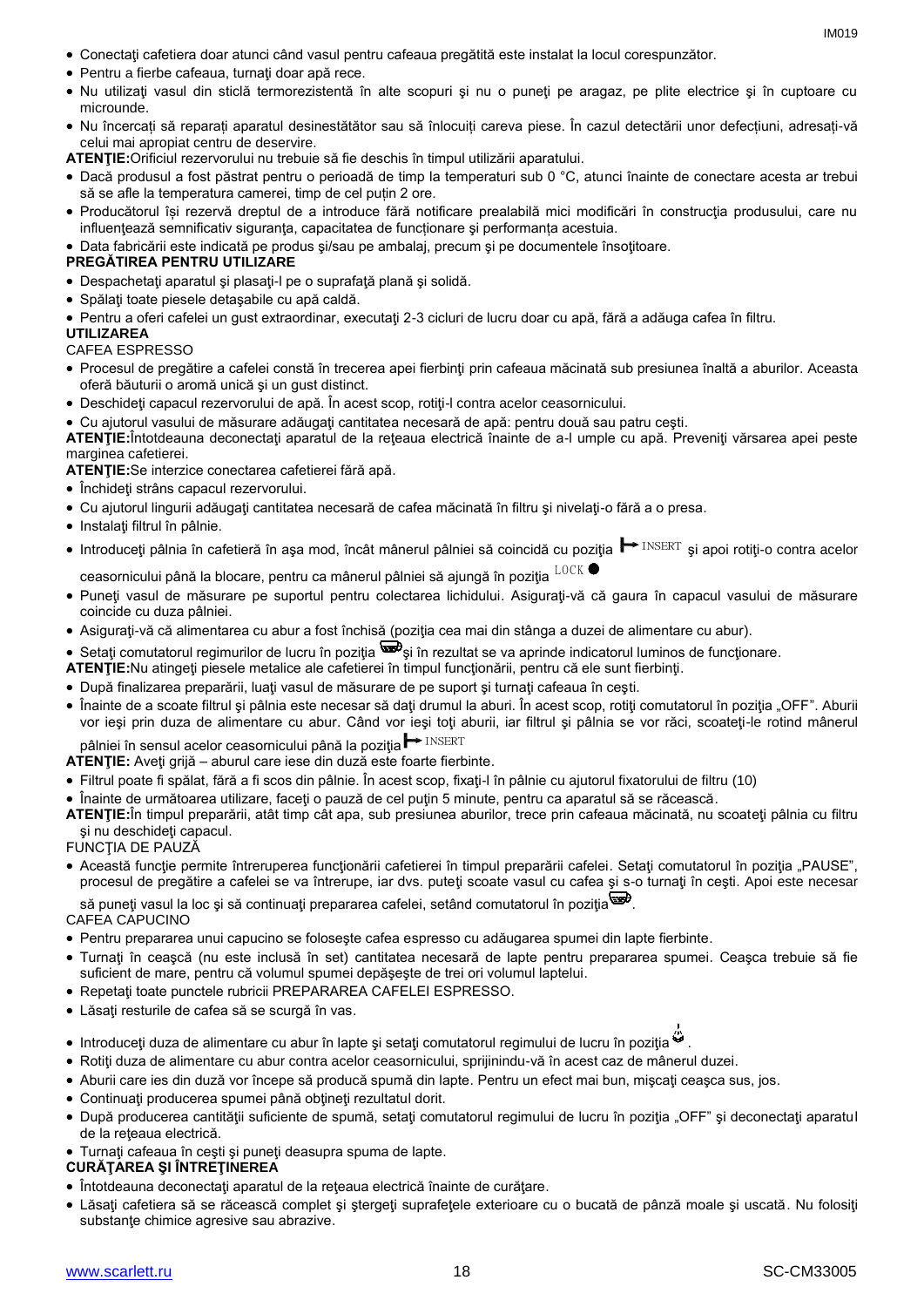Spălaţi toate piesele detaşabile cu apă fierbinte cu soluţie pentru spălat vesela, clătiţi cu grijă şi ştergeţi-le până se vor usca, înainte de a le pune la loc.

DECALCIFIEREA

- Decalcifiaţi cafetiera în mod regulat.
- Pentru decalcifiere utilizaţi soluţiile recomandate, care pot fi procurate în reţelele comerciale, respectând cu exactitate indicaţiile de pe ambalajul lor.
- Spălaţi cu grijă cafetiera. În acest scop, turnaţi apă curată în rezervor şi, fără a adăuga cafea, conectaţi aparatul. Repetaţi ciclul încă o data.
- Curăţarea trebuie efectuată cel puţin o dată la 5 luni.



Simbolul dat pe produs, ambalaj si/sau documentele însotitoare înseamnă că aparatele electrice și electronice, și bateriile uzate nu trebuie aruncate împreună cu deşeurile menajere. Acestea trebuie duse la punctele de colectare specializate.

Adresați-vă la autoritățile locale pentru a obține informații suplimentare referitor la sistemele existente de colectare a deşeurilor.

Reciclarea corectă va contribui la păstrarea resurselor valoroase și la prevenirea posibilelor efecte negative asupra sănătății oamenilor şi a mediului înconjurător, care ar putea apărea în rezultatul reciclării incorecte a deşeurilor.

## **PL** INSTRUKCJA OBSŁUGI

#### **ŚRODKI BEZPIECZEŃSTWA**

- Zalecamy uważnie przeczytać niniejszą instrukcję przed uruchomieniem urządzenia, aby uniknąć awarii podczas użytkowania.
- Przed pierwszym włączeniem należy sprawdzić, czy dane techniczne podane na wyrobie są zgodne z parametrami prądu elektrycznego.
- Niewłaściwe postępowanie może spowodować uszkodzenie wyrobu, wyrządzić szkodę materialną albo spowodować zagrożenie zdrowia użytkownika.
- Urządzenie jest przeznaczone tylko do użytku domowego. Urządzenie nie jest przeznaczone do używania w przemyśle i w handlu, a także do wykorzystania:
- w pomieszczeniach kuchennych dla pracowników w sklepach, biurach i innych pomieszczeniach produkcyjnych;
- w domach rolników;
- Przez klientów w hotelach, motelach, pensjonatach i innych podobnych miejscach zamieszkania.Zawsze odłączaj urządzenie od zasilania prądem elektrycznym, gdy nie jest ono używane.
- Nie zanurzaj urządzenia oraz przewodu sieciowego w wodzie ani żadnych innych cieczach. Jeśli tak się stało, natychmiast odłącz urządzenie od źródła zasilania i przed dalszym użyciem zwróć się w celu sprawdzenia, czy urządzenie działa sprawnie i bezpiecznie, do wykwalifikowanych specjalistów.
- Urządzenie nie jest przeznaczone do użytku przez osoby (w tym dzieci) o obniżonych możliwościach fizycznych, zmysłowych lub umysłowych albo w przypadku braku doświadczenia lub wiedzy, jeśli nie znajdują się one pod nadzorem lub nie poinstruowane przez osobę odpowiedzialną za ich bezpieczeństwo na temat korzystania z urządzenia.
- Dzieci powinny być nadzorowane w celu niedopuszczenia do bawienia się z urządzeniem.
- W przypadku uszkodzenia przewodu zasilającego jego wymiany, aby uniknąć niebezpieczeństw, powinien dokonać producent lub upoważniony przez niego Punkt Serwisowy bądź podobny wykwalifikowany personel.
- Należy uważać, aby przewód zasilający nie dotykał ostrych krawędzi i gorących powierzchni.
- Po odłączeniu urządzenia od zasilania prądem elektrycznym ciągnij za wtyczkę, lecz nie ciągnij za przewód.
- Urządzenie musi stać na stabilnej, płaskiej i suchej powierzchni! Nie umieszczaj urządzenia na powierzchniach gorących, a także w pobliżu źródeł ciepła (np. kuchni elektrycznych), firanek ani pod półkami wiszącymi.
- Nigdy nie zostawiaj włączonego urządzenia bez nadzoru.
- Nie dotykać gorących powierzchni.
- Aby uniknąć porażenia prądem i uszkodzenia urządzenia, należy używać wyłącznie akcesoriów dostarczonych wraz z urządzeniem.
- Włączaj ekspres do kawy, tylko kiedy dzbanek zainstalowany z powrotem na miejsce.
- Do parzenia kawy wlewaj tylko zimnej wodę
- Nie używaj dzbanka do innych celów i nie umieszczaj go na kuchniach gazowych i elektrycznych, jak również w piecach mikrofalowych.
- Nie należy samodzielnie naprawiać ani wymieniać żadnej części urządzenia. W przypadku wykrycia usterek należy skontaktować się z najbliższym Punktem Serwisowym.
- **UWAGA:** Otwór zbiornika nie powinno być otwarte podczas korzystania z urządzenia.
- Jeśli urządzenie przez jakiś czas znajdowało się w temperaturze poniżej 0ºC, przed włączeniem musi być przechowywane w temperaturze pokojowej nie krócej niż w ciągu 2 godzin.
- Producent zastrzega sobie prawo, bez dodatkowego powiadomienia, do wprowadzania drobnych zmian w konstrukcji wyrobu, które zupełnie nie wpływają na jego bezpieczeństwo, sprawność ani funkcjonalność.
- Data produkcji podana na wyrobie i/lub na opakowaniu, a także w dołączonej dokumentacji.

#### **PRZYGOTOWANIE DO PRACY**

- Rozpakuj urządzenie i ustaw go na stabilnej, płaskiej powierzchni.
- Przemyj wszystkie zdejmowane części ciepłą wodą.
- Aby kawa miała wspaniały smak, uruchom 2-3 cykle robocze z wodą, nie zakładając kawy do filtru.

#### **PRACA**

KAWA ESPRESSO

 Proces przygotowania kawy polega na przepuszczaniu gorącej wody przez zmieloną kawę pod wysokim ciśnieniem. To nadaje kawie niepowtarzalny aromat i wyrazisty smak.